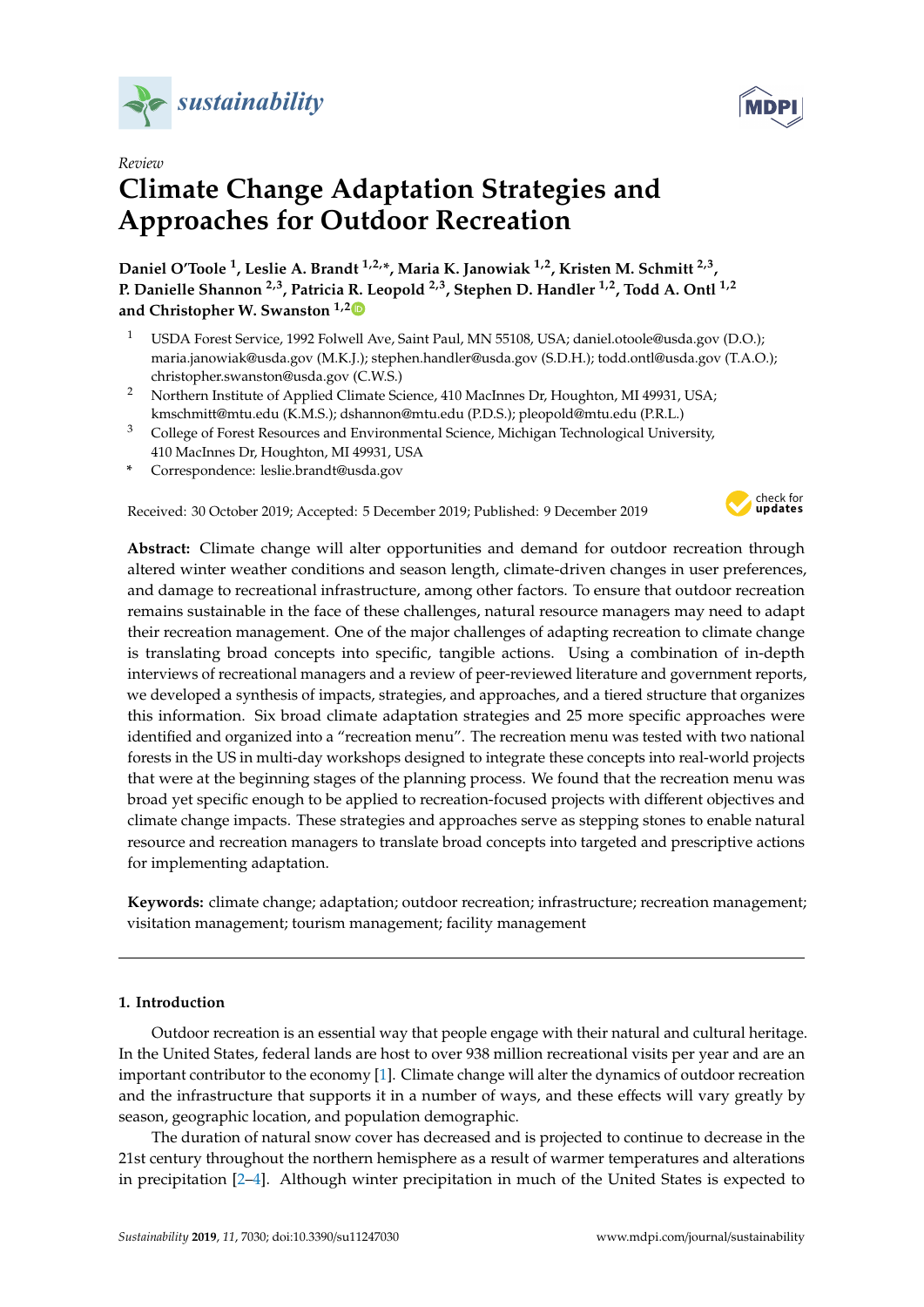increase, more will come in the form of rain, including rain-on-snow events, which increases the rate of snowmelt [\[2–](#page-19-1)[4\]](#page-19-2). In short, climate change projections anticipate shorter winters with less snow. This will place stress on all forms of snow-based winter recreation in the United States, including downhill skiing, cross-country and backcountry skiing, snowmobiling, dog-sledding, snowshoeing, and ice-climbing. In particular, snowmobiling and cross-country skiing are projected to experience marked declines in both participation rates and user days [\[1,](#page-19-0)[5\]](#page-19-3), with potentially acute economic impacts to communities in New England and the upper Midwest. Developed ski resorts, especially those at lower elevations, represent an investment in infrastructure that is highly vulnerable to the effects of a changing climate. The ski industry at large has been listed as one of the most vulnerable industries to climate change and is expected to continue its trend of contraction and consolidation [\[6,](#page-19-4)[7\]](#page-19-5).

A longer warm-weather recreational season is being experienced in many parts of the country, as earlier spring snowmelt and later winter onset increase access into areas at times of the year that had previously been impassable due to snow cover and soil saturation [\[2](#page-19-1)[–4\]](#page-19-2). The sheer number of recreationists tends to increase in step with the general trend of population increase. Additionally, per capita participation in certain activities, such as interpretive site visitation, motorized and non-motorized water-based activities, and fishing, is expected to increase in certain regions given the projected impacts of climate change [\[5](#page-19-3)[,8\]](#page-19-6). With increases in both the numbers of recreationists and the length of the warm-weather recreation season, the capacity of public lands to accommodate demand will be tested both in terms of staff, who are often seasonal hires, as well as infrastructure. Access issues and overcrowding may be most pronounced for water-based recreation, the demand for which is projected to generally increase while reservoir levels and baseline summer streamflow in much of the country are concurrently projected to decrease [\[5](#page-19-3)[,9\]](#page-19-7).

Evolving risks to recreationists and the infrastructure that supports them come in multiple forms. Increased total amount and intensity of precipitation in the Northeast and the Upper Midwest, and an altered hydrologic regime in the Pacific Northwest, stand to test the limits of existing infrastructure. Many of the roads, trails, campgrounds, and other infrastructure that support recreational activities were built near water in areas prone to high soil moisture and flooding. Much of this infrastructure was constructed in a manner that restricted stream-channel flow and reduced floodplain connectivity, which today has produced an inability to adequately accommodate higher peak flows and flooding, especially during extreme precipitation events [\[10\]](#page-19-8). While these roads and trails have become the principal means of recreational access to public lands, hydrologic extremes have also become more frequent, creating a situation in which access is increasingly compromised by interrelated climate change impacts [\[10\]](#page-19-8). Maintenance of this infrastructure stands to increase in frequency and cost, especially in heavily trafficked areas, as extreme precipitation events become more common [\[11\]](#page-19-9).

Warmer temperatures and greater rainfall both create conditions that are conducive to the expansion of the range and intensity of public health threats [\[12\]](#page-19-10). Outdoor recreationists are now at increased risk to human disease vectors, especially mosquitoes and ticks, and of noxious plants, including poison ivy [\[13,](#page-19-11)[14\]](#page-19-12). The incidence of Lyme disease, an illness transmitted by a bacterium found in ticks of the genus *Ixodes*, has risen exponentially in the eastern United States, partly related to rising winter temperatures [\[15\]](#page-19-13). Impacts of climate change also project a longer pollen season throughout much of the United States, with associated impacts to those suffering from allergies, respiratory impairments, and asthma [\[12\]](#page-19-10). It is estimated that pollen levels could more than double by 2040, as pollen seasons initiate earlier than in the past and increased  $CO<sub>2</sub>$  availability stimulates pollen production [\[14\]](#page-19-12). Finally, heat-related illnesses, including dehydration, heat exhaustion, and exertional heat stroke, can be expected to increase as exposure to extreme heat also increases across the country [\[16\]](#page-19-14). Recreationists may need to adjust outdoor activities in order to reduce these risks.

Decision makers seeking to maintain or enhance recreational opportunities need tools and resources to assist in translating broad climate adaptation concepts into specific, tangible actions. Currently, these resources are scattered among the peer reviewed and grey literature as well as shared orally among practitioners. There is no single source of information on this topic. We addressed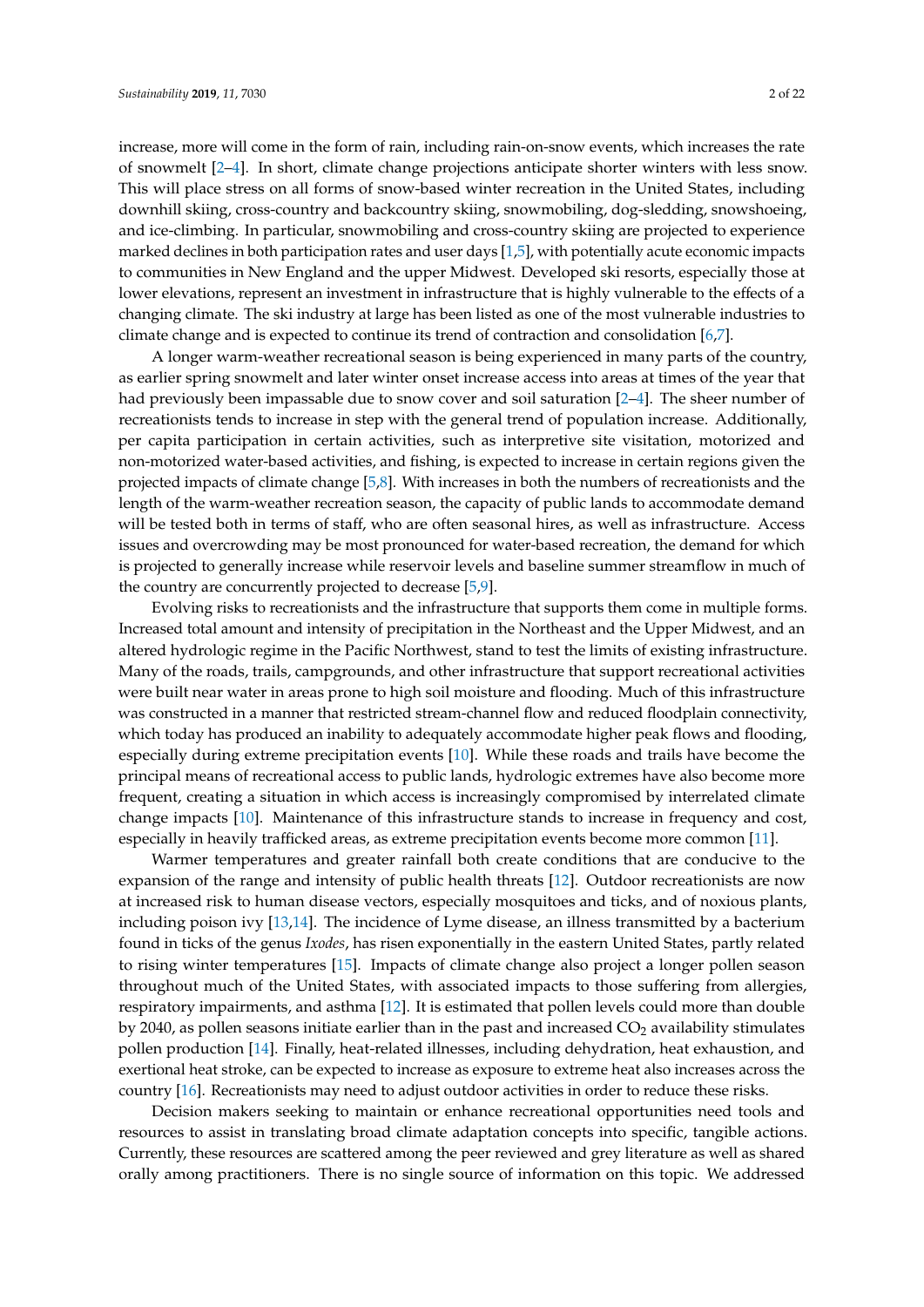this need by developing a "menu" of adaptation strategies and approaches for recreation, hereafter  $\frac{1}{2}$ referred to as the "recreation menu," building on previously developed adaptation menus for other natural resources as part of the Climate Change Response Framework, which has been tested in over 250 real-world management projects in the United States [\[17\]](#page-19-15). The menus are not guidelines and do not make recommendations, but rather provide an array of approaches to resource management that are often complementary, but always chosen by the user as they deem appropriate. The strategies and approaches serve as intermediate "stepping stones" for translating broad concepts into targeted and prescriptive tactics for implementation. They were designed to be used with a step-by-step Adaptation Workbook, which provides a structured, adaptive approach for integrating climate change considerations into planning, decision-making, and implementation [\[17\]](#page-19-15) (Figure [1\)](#page-2-0). The ultimate goal of the menu is to help mangers make intentional, climate-informed decisions best suited to their objectives, constraints, and perception of climate risks and opportunities. We ensured the strategies and approaches were applicable to real-world projects by testing the recreation menu in concert with the Adaptation Workbook in two recreation projects on two US national forests in Vermont and California, U.S.A. Vermont and California, U.S.A.

<span id="page-2-0"></span>

Figure 1. The recreation menu is used with the adaptation workbook, a five-step process, to develop real-world demonstrations of adaptation as part of the Climate Change Response Framework. Figure real-world demonstrations of adaptation as part of the Climate Change Response Framework. Figure modified from Swanston et al. [17]. modified from Swanston et al. [\[17\]](#page-19-15). Figure 1. The recreation menu is used with the adaptation workbook, a five-step process, to develop

#### **2. Assembling the Menu 2. Assembling the Menu**

We conducted an extensive review of the peer-reviewed and gray literature pertaining to climate change adaptation and recreation, visitation, and tourism using the Google Scholar search engine. change adaptation and recreation, visitation, and tourism using the Google Scholar search engine. Key words searched were "climate change adaptation" along with the terms: outdoor recreation, Key words searched were "climate change adaptation" along with the terms: outdoor recreation,We conducted an extensive review of the peer-reviewed and gray literature pertaining to climate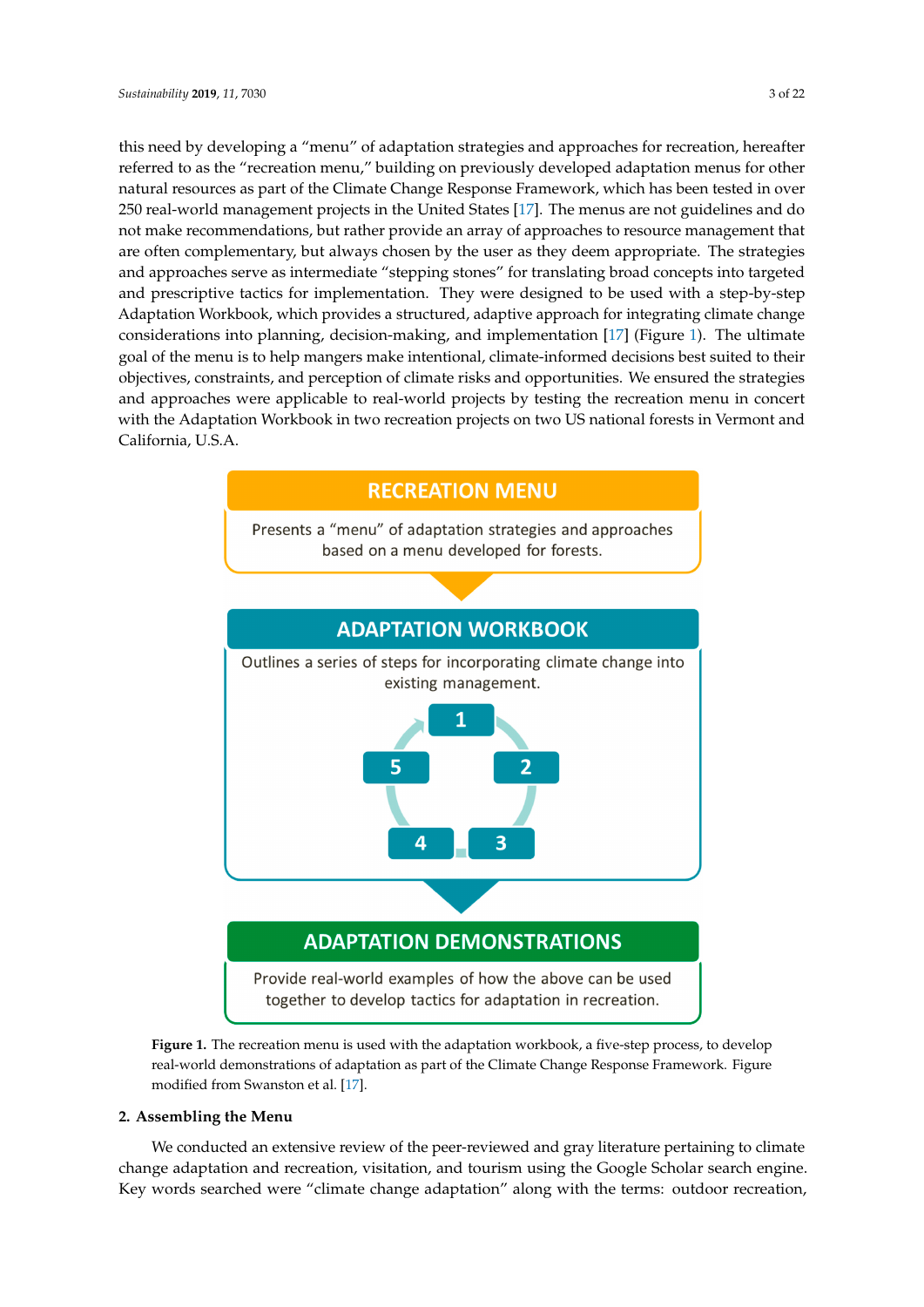infrastructure, recreation management, visitation management, tourism management, and facility management. Much of the adaptation literature is in government reports and other gray literature, so we reviewed the U.S. Global Change Research Program's National Climate Assessments [\[18](#page-19-16)[,19\]](#page-20-0) as well as the source literature that contributed to those assessments. The USDA's Update to the Forest Service 2010 Resources Planning Act Assessment [\[5\]](#page-19-3), and its supporting publications, were also used as a source of information. It is important to note that our search was focused on land management interventions and did not include actions for changing policies or funding that would support adaptation activities.

We also conducted informal interviews with 30 recreation professionals, climate change adaptation/resilience specialists, and researchers. The goal of these interviews was to elicit expert opinion on recreation management practices that were already being considered or implemented to address the direct or indirect effects of climate change. Of those interviewed, 40% were in positions primarily focused on climate change adaptation and resilience, 37% were in recreation management-focused positions, and the remainder were researchers working on the subject of climate change and outdoor recreation. About half of interviewees were federal employees at natural resource management-focused agencies (48%), while the other half were distributed among non-governmental organizations, universities, private companies, tribal organizations, state, and municipal governments. Interviewees were distributed across the contiguous United States, though most heavily concentrated in the Midwest and Northeast. Notes from these interviews were incorporated into the list of example tactics in the recreation menu (see Supplementary Materials).

We identified adaptation strategies and approaches that were distinct from one another and organized them (along with example tactics) into a tiered list based on the template of a previously developed forestry adaptation menu [\[17\]](#page-19-15). We then tested and elicited feedback on the recreation menu at two in-person, two-day adaptation planning workshops on two national forests: The Somerset Integrated Resource Project on the Green Mountain National Forest in Vermont and the Lytle Creek project on the San Bernardino National Forest in California, USA. We also sought feedback from a large audience of outdoor recreation managers and adaptation professionals through a half-day meeting at a national meeting (see Supplementary Materials for agenda).

# **3. Menu of Adaptation Strategies and Approaches**

Our literature review and interviews resulted in six unique higher-order strategies and 25 supporting approaches ("recreation menu," Table [1\)](#page-4-0). Each approach also contains multiple example tactics (see Supplementary Materials).

**Table 1.** Menu of Climate Change Adaptation Strategies and Approaches for Outdoor Recreation ("recreation menu"). A "Strategy" is a broad adaptation response that is applicable across a variety of resources and sites, and an "Approach" is more specific to a resource issue or geography. Professional natural resource managers use the menu in association with the Adaptation Workbook [\[17\]](#page-19-15) to define "tactics" (not represented in the table). Tactics are developed by the land manager and are considered the most specific adaptation response. A tactic describes on-the-ground actions that can be implemented.

| <b>Strategy</b>                           | Approach                                                                                                               |
|-------------------------------------------|------------------------------------------------------------------------------------------------------------------------|
| 1. Protect and sustain key infrastructure | 1.1 Stabilize shorelines to reinforce vulnerable infrastructure                                                        |
|                                           | 1.2 Maintain, improve, and construct infrastructure using<br>materials that can withstand a range of climate stressors |
|                                           | 1.3 Maintain, improve, and construct infrastructure using<br>designs that reduce impacts from variable water levels    |
|                                           | 1.4 Employ technological innovations to maintain the viability<br>of developed winter recreation areas                 |
|                                           | 1.5 Employ protective measures to minimize damage from<br>disturbance events                                           |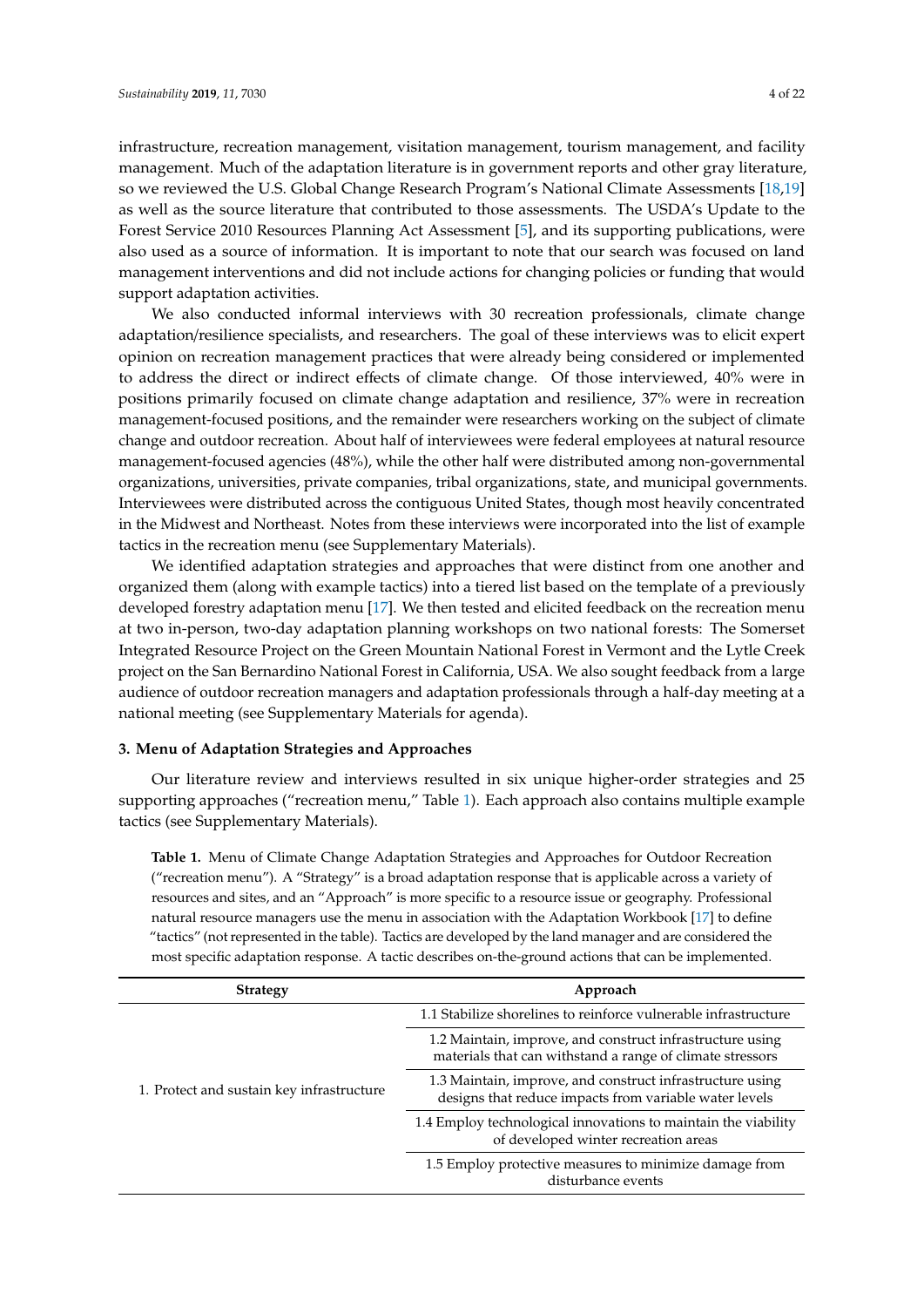<span id="page-4-0"></span>

| <b>Strategy</b>                                                                   | Approach                                                                                                        |
|-----------------------------------------------------------------------------------|-----------------------------------------------------------------------------------------------------------------|
|                                                                                   | 2.1 Maintain and increase the capacity of stormwater<br>infrastructure to accommodate variable precipitation    |
| 2. Enhance measures to prevent ecological<br>damage from variable precipitation   | 2.2 Enhance the capacity of natural systems to accommodate<br>variable precipitation                            |
|                                                                                   | 2.3 Minimize impacts of existing roads and trails that are<br>compromised by changing conditions                |
|                                                                                   | 3.1 Reduce visitor impacts to vulnerable areas                                                                  |
| 3. Manage impacts from shifting visitation<br>and use trends                      | 3.2 Optimize timing of opportunities to align with<br>changing conditions                                       |
|                                                                                   | 3.3 Provide alternative means of access                                                                         |
|                                                                                   | 4.1 Train employees to be aware of climate-exacerbated risks to<br>public safety                                |
| 4. Account for and communicate risks to                                           | 4.2 Prevent or minimize hazards from wildland fire                                                              |
| human well-being                                                                  | 4.3 Prevent or minimize hazards from extreme heat events                                                        |
|                                                                                   | 4.4 Improve public awareness regarding climate change and<br>climate-exacerbated risks                          |
|                                                                                   | 4.5 Communicate the reality of environmental change                                                             |
| 5. Manage recreational opportunities to<br>address impacts of expected conditions | 5.1 Recondition recreation-related infrastructure located in<br>vulnerable areas                                |
|                                                                                   | 5.2 Use appropriate vegetation to increase resilience of<br>recreation settings to climate-related stressors    |
|                                                                                   | 5.3 Alter infrastructure to better capture and use natural and<br>man-made snow                                 |
|                                                                                   | 5.4 Employ snow-based options that are functional in<br>low-snow conditions                                     |
| 6. Alter recreational opportunities to<br>accommodate expected conditions         | 6.1 Increase four-season and non-skiing recreation<br>opportunities at winter sports areas                      |
|                                                                                   | 6.2 Relocate existing infrastructure and opportunities to areas<br>with less risk of climate-exacerbated damage |
|                                                                                   | 6.3 Integrate long-term siting and climate considerations into<br>recreation management                         |
|                                                                                   | 6.4 Use materials and designs that are impermanent                                                              |
|                                                                                   | 6.5 Remove or decommission vulnerable infrastructure                                                            |

**Table 1.** *Cont*.

# *3.1. Strategy 1. Protect and Sustain Key Infrastructure*

The impacts of climate change will stress the existing recreational infrastructure that is located in vulnerable locations, such as along coastlines and shorelines with fluctuating water levels, within floodplains, in drought-prone areas, or in areas that are projected to experience dramatic increases in precipitation [\[20\]](#page-20-1). There are a number of instances in which recreation managers might wish to retain infrastructure in place despite site-specific vulnerabilities. Examples include cultural, historic, or interpretive sites that are dependent on their location to provide contextual integrity, or other sites whose proximity to water or snow is essential to their recreational character. Additional considerations could include the sheer force of prior investment in a site, or the political or social infeasibility of taking alternate actions. This strategy actively works to maintain key infrastructure in place by increasing its resistance to current and future environmental conditions. Application of this strategy does not remove the risks that affect vulnerable infrastructure, and in some instances, an increasing risk of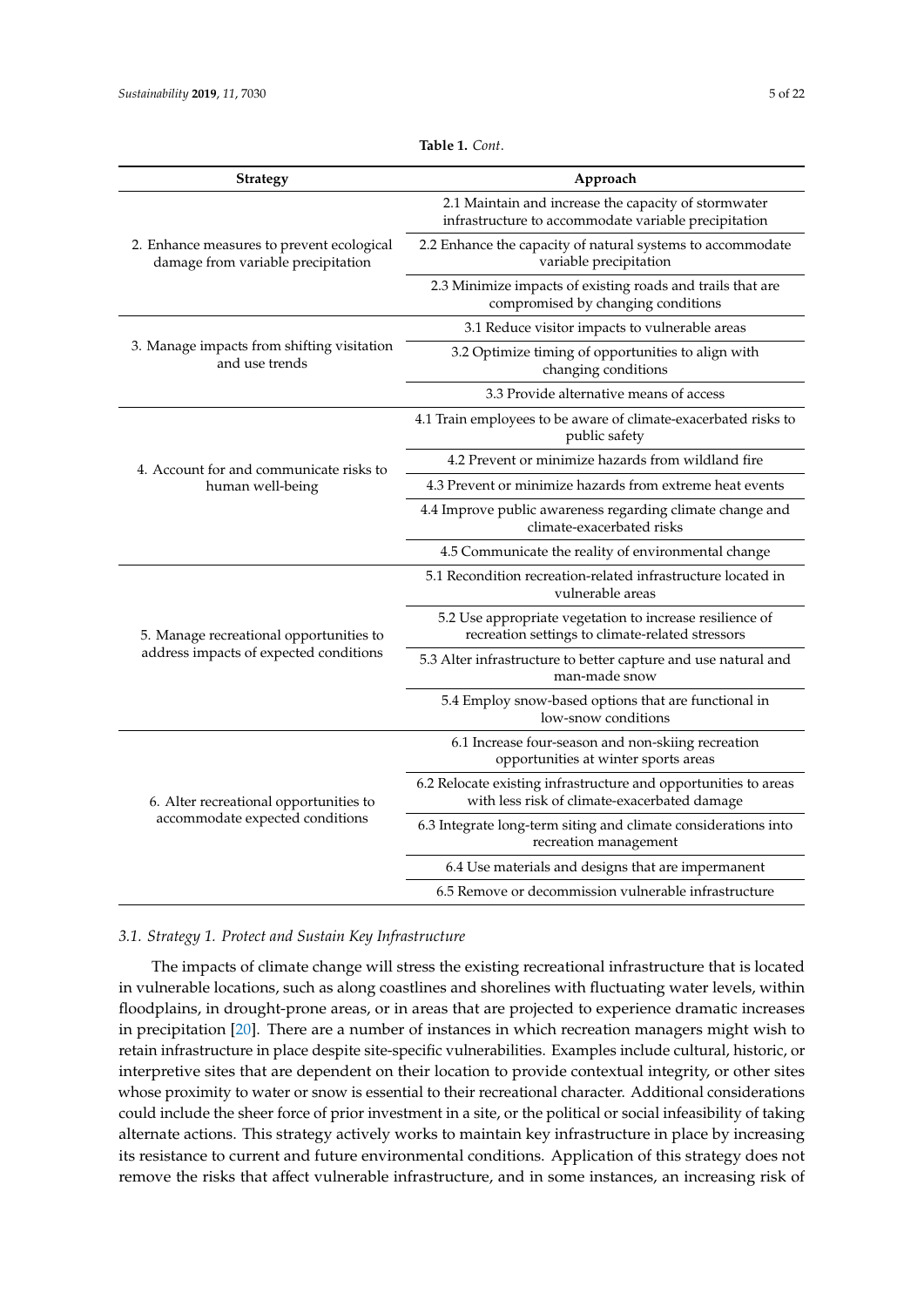failure may be experienced over time, which could necessitate a reevaluation of adaptation options over the long term.

#### 3.1.1. Approach 1.1. Stabilize Shorelines to Reinforce Vulnerable Infrastructure

Many U.S. recreation destinations that are the most vulnerable to near-term effects of climate change are located along shorelines. Global sea levels have risen by about 8 inches since the advent of reliable record-keeping in 1880 [\[21\]](#page-20-2), and 2017 marked the sixth consecutive year that the global mean sea level was the highest on record [\[22\]](#page-20-3). Sea level rise can also amplify erosional effects of waves and storm surge, which may cause higher rates of infrastructure damage [\[18\]](#page-19-16). Shoreline stabilization techniques are organized along a continuum between hard armoring and soft armoring, with hybrid techniques that include elements of both. Hard armoring techniques, such as such as retaining walls, seawalls, bulkheads, and revetments, can stabilize a shoreline quickly, but can also cause additional problems in the long term due to altered sediment transport, shoreline migration, impacts to wildlife and stabilizing vegetation, and scouring at the toe of the structure [\[23\]](#page-20-4). Soft armoring, or living shorelines, utilize natural vegetation and other elements to increase resistance to flooding or storm surges, while preserving natural sedimentation processes, habitat characteristics, and associated ecosystem services [\[23\]](#page-20-4).

3.1.2. Approach 1.2. Maintain, Improve, and Construct Infrastructure Using Materials that Can Withstand a Range of Climate Stressors

In the case of historic or other older sites, the materials employed in the construction of facilities may be inadequate in addressing future risks. This brings with it the opportunity to make improvements in a manner that can withstand a greater range of climate-exacerbated stressors, such as increased precipitation and mold, more frequent wind or rain events, or the arrival of invasive wood-boring insects [\[24\]](#page-20-5). New technologies and more resilient materials have been developed since the construction of many public recreational facilities and could be incorporated into new or existing structures. Examples include materials designed to reflect heat, permeable pavement to accommodate excessive rain, and trail-building materials that can withstand flooding. However, it is also important to consider how the installation of new materials may impact the integrity of historic sites. Although there may be restrictive aspects in terms of how to upgrade historic sites, regular and thoughtful repair and maintenance alone can improve a building's resilience to changes in climate [\[23\]](#page-20-4).

3.1.3. Approach 1.3. Maintain, Improve, and Construct Infrastructure Using Designs that Reduce Impacts from Variable Water Levels

Recreational facilities throughout the United States will experience altered precipitation patterns from climate change [\[18\]](#page-19-16). The eastern United States is experiencing pronounced increases in heavy precipitation events, especially in the Northeast and upper Midwest [\[18\]](#page-19-16). The Southwest is experiencing continued and persistent drought, which increases demand for scarce water resources [\[18\]](#page-19-16). In order to remain adaptable under changing conditions, managers must be proactive in addressing potential impacts that at one point in the season may result in flooding and at another point in the same season may result in low baseline water levels. Preparations for increased flooding could include installing sump pumps, elevating infrastructure, or installing natural or artificial barriers. Preparations for increased drought can include recycling gray water, installing low-flow flush systems, and using rain barrels to intercept water.

3.1.4. Approach 1.4. Employ Technological Innovations to Maintain the Viability of Developed Winter Recreation Areas

Climate change projections anticipate shorter winters with less snow [\[2](#page-19-1)[–4\]](#page-19-2). The amount of both monetary and infrastructural investment in developed ski areas is considerable, prompting resort managers to investigate tactics for bolstering their operations in place despite projected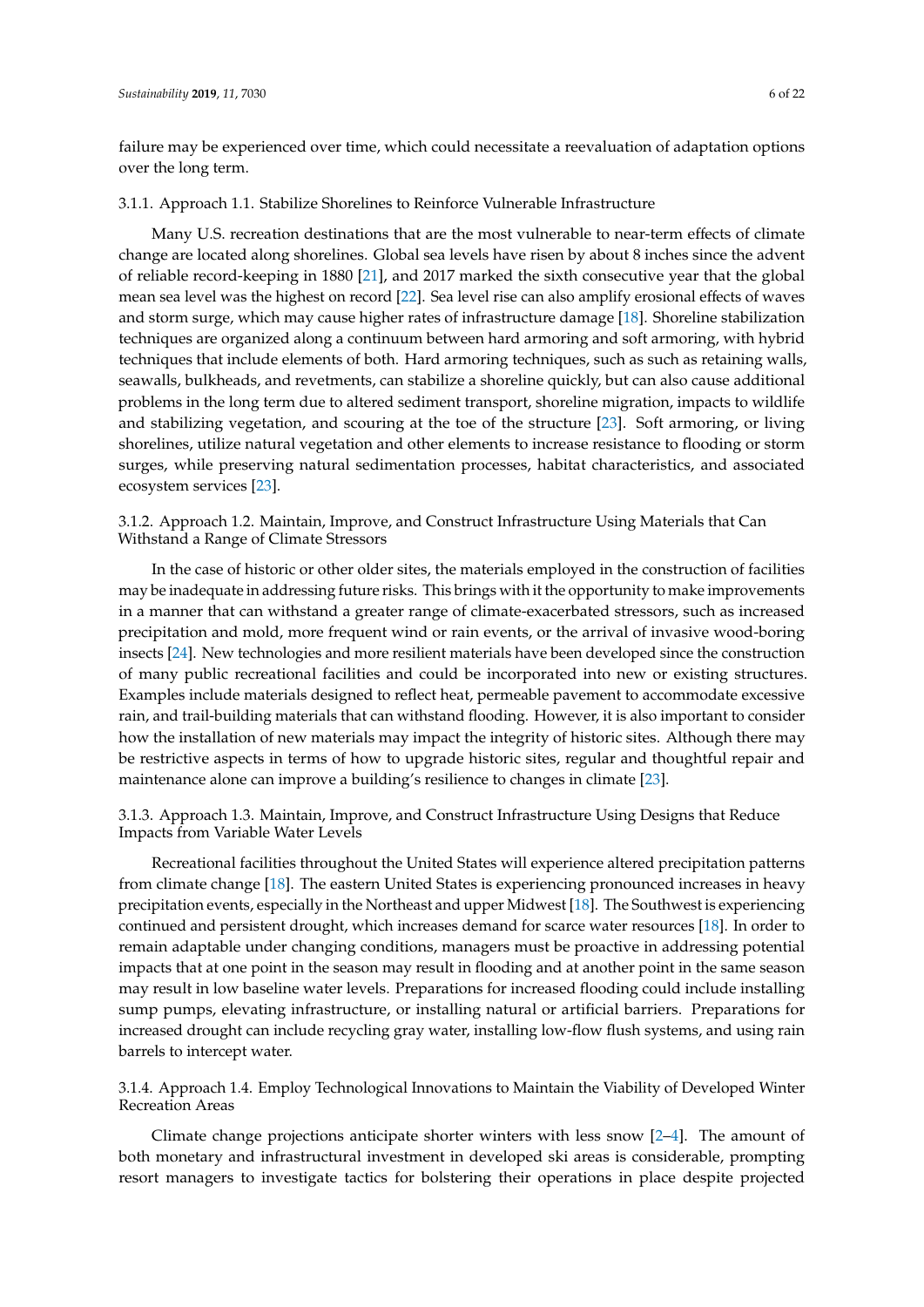vulnerabilities. Technological innovations such as high-efficiency snow-making equipment, the use of chemical additives to allow ice particle formation at higher temperatures, and cloud seeding have been considered in some places [\[6,](#page-19-4)[7\]](#page-19-5). These tactics are not applicable in all situations and may be experimental or untested. Thoughtful application of these tactics that includes stakeholder and public engagement could help illuminate potential resultant environmental trade-offs.

# 3.1.5. Approach 1.5. Employ Protective Measures to Minimize Damage from Disturbance Events

Potential increases in the frequency, intensity, and extent of large and severe disturbances have the potential to damage infrastructure and disrupt the availability of recreational opportunities, especially in vulnerable locations. Disturbance events projected to increase in occurrence as a result of climate change include flooding events, extreme wind, and wildfire [\[18\]](#page-19-16). Installing protective armoring or upstream diversion structures can help protect key recreation sites from flooding. To help protect against wind, tie downs can be used for structures and hazard trees can removed around recreation sites. To protect against wildfire, removal of fuels within 200 feet (the ignition zone) of a site or facility creates defensible space that fire-fighting resources can then use to more safely and effectively protect a targeted area [\[25\]](#page-20-6). Prompt protection before or during disturbance events and revegetation of sites following disturbance events helps to protect infrastructure, reduce soil loss and erosion, maintain water quality, and discourage invasive species in the newly exposed areas.

# *3.2. Strategy 2. Enhance Measures to Prevent Ecological Damage from Variable Precipitation*

Projected changes in precipitation and temperature are expected to alter hydrologic regimes through changes in streamflow, snowpack, evapotranspiration, soil moisture, surface runoff, infiltration, flooding, and drought [\[26\]](#page-20-7). Many of the roads, trails, campgrounds, and other infrastructures that support recreational activities were constructed in a manner that restricted stream-channel flow and reduced floodplain connectivity, among other hydrologic alterations, which today has produced an inability to adequately accommodate higher peak flows and flooding, especially during extreme precipitation events [\[10\]](#page-19-8). Damage to roads, trails, campgrounds, and other infrastructure brings with it the potential of damage to natural resources, especially where impervious or below-grade surfaces concentrate water into flow pathways, generating high-velocity runoff and erosion of soils [\[11\]](#page-19-9). This strategy describes options to prepare for uncharacteristic hydrologic events in order to reduce the extent or severity of damage to both recreational infrastructure and adjacent natural resources. It is important to keep in mind that modifications to maintain hydrology at one site may have negative impacts on hydrology at another site.

# 3.2.1. Approach 2.1. Maintain and Increase the Capacity of Stormwater Infrastructure to Accommodate Variable Precipitation

Average annual precipitation has increased by roughly 5 percent across the U.S. since 1900, and much of this has come in the form of heavy downpours, especially over the last 50 years [\[21\]](#page-20-2). River-flow increases have been observed in the U.S. Midwest and Northeast, and very heavy precipitation events are projected to continue to increase across the country, with the potential to cause infrastructure failures and loss of life [\[18\]](#page-19-16). Low-impact systems for stormwater management, which allow for higher peak flows and increase water storage when drainage systems are overwhelmed, can reduce infrastructure failures and associated natural resource damage. These systems can also reduce negative impacts to water quality and benefit aquatic habitat when pulses of asphalt-warmed waters are held to infiltrate through bioretention features rather than directly entering streams and lakes. Several forms of low-impact stormwater infrastructure listed below have been found to be beneficial and effective [\[27\]](#page-20-8) and could be combined with forms of conventional stormwater infrastructure, such as roadside ditches or piping systems. This approach can be applied proactively in advance of precipitation events or reactively after damage or disturbance present opportunities to rebuild in a more climate-informed and resilient manner.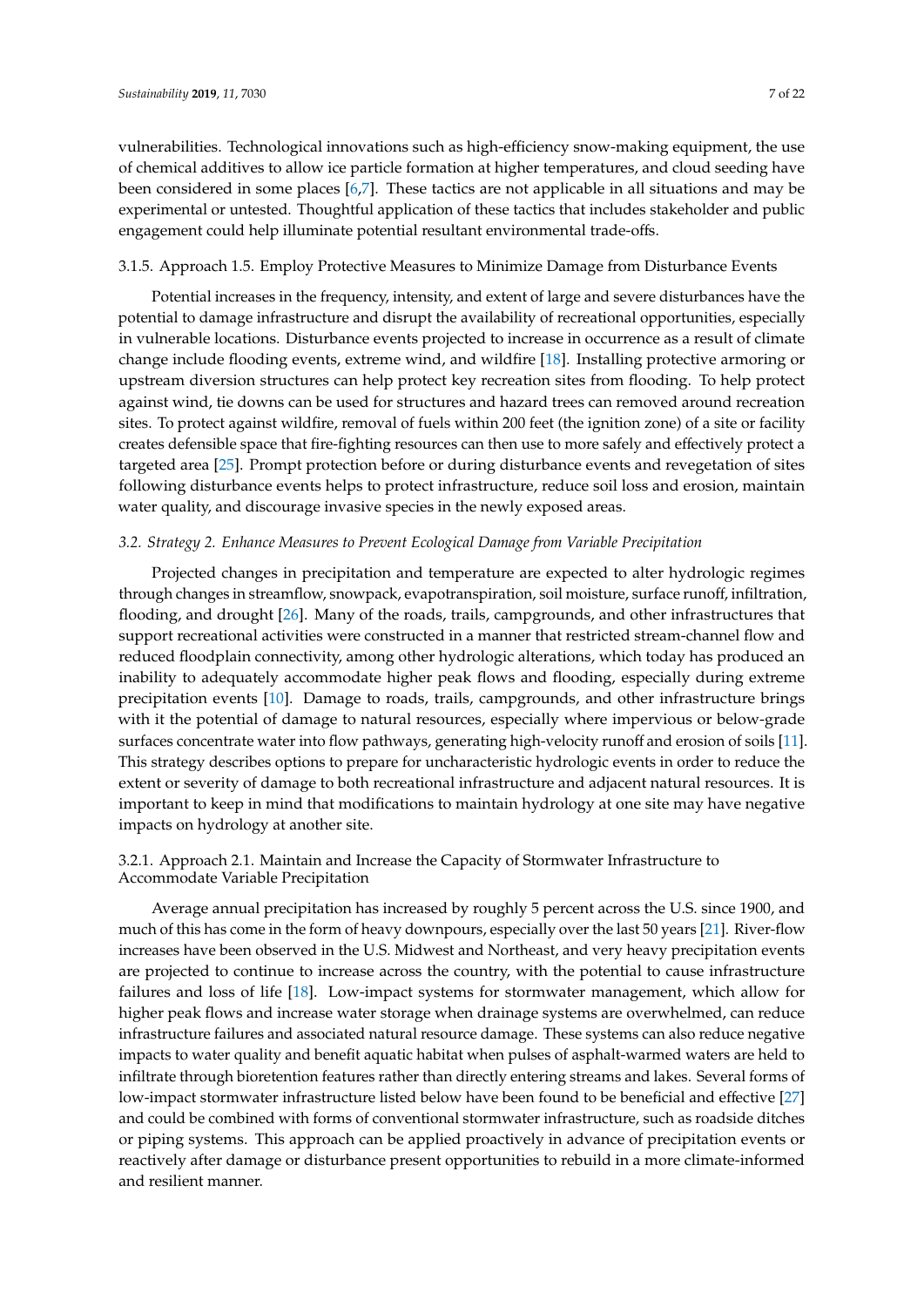# 3.2.2. Approach 2.2. Enhance the Capacity of Natural Systems to Accommodate Variable Precipitation

Natural systems can be used in place of gray infrastructure in some cases to help address changing precipitation patterns and resulting hydrological shifts. Forested riparian areas serve several important ecosystem functions, including reducing soil erosion, buffering high flows, regulating base flows, moderating stream temperatures, reducing evaporation from surface waters, and providing migration corridors for wildlife and plant species [\[28](#page-20-9)[,29\]](#page-20-10). Forest floors with porous soil that are rich in organic matter capture, absorb, and slowly release water to groundwater and downstream sources, providing critical regulation of water quality and quantity, including the attenuation of flood flows [\[29,](#page-20-10)[30\]](#page-20-11). Floodplain systems reduce the magnitude of flood events by physically slowing water velocity as it overtops channel banks [\[31\]](#page-20-12). Restoration of stream channel form and function can enhance bank stability during and after large storm events and helps reduce risks of erosion, channel instability, and degradation of aquatic habitat [\[32,](#page-20-13)[33\]](#page-20-14). In some areas, ponds created behind beaver dams can help stabilize the water table, reducing run-off and sedimentation from large storm events and storing water on the landscape [\[9\]](#page-19-7). Beaver dams can also maintain or improve the quality of fish habitat, especially during low-flow periods [\[9\]](#page-19-7). All of these nature-based solutions can be harnessed individually or in tandem in the vicinity of recreational infrastructure to enhance an area's ability to accommodate changes in peak and low flows.

# 3.2.3. Approach 2.3. Minimize Impacts of Existing Roads and Trails that Are Compromised by Changing Conditions

Roads and trails are experiencing an increased incidence of flood damage as a result of increased rates of heavy rain events [\[21\]](#page-20-2). This impact is most pronounced in the Northeast and Midwest, though it is occurring with increasing frequency and intensity throughout the United States [\[21\]](#page-20-2). Inadequate drainage systems on roads and trails can produce both high-velocity overland flows and increased soil saturation that creates boggy areas [\[10,](#page-19-8)[34\]](#page-20-15). Both of these conditions, which stand to increase with climate change, have the likelihood of damaging adjacent natural resources and impacting ecosystem functions. The continued maintenance of roads and trails is expected to increase in frequency and cost, especially in heavily used areas, as high winter streamflows and high magnitude floods become more common [\[9](#page-19-7)[,11\]](#page-19-9). Upgrades, repairs, and improvements are tactics that can address inadequate drainage. Yet, in a changing climate, addressing inadequate infrastructure may also include altering or decommissioning routes to reduce recreational access where it is no longer sustainable (see also Approach 6.5).

# *3.3. Strategy 3. Manage Impacts from Shifting Visitation and Use Trends*

Higher temperatures, reduced snowpack, and earlier spring runoff will lengthen the season for warm-weather recreational activities [\[35\]](#page-20-16). The total number of people participating in outdoor recreation is expected to grow along with projected population increases, though per capita participation rates are likely to decrease in activities such as snowmobiling and backcountry skiing [\[5,](#page-19-3)[36\]](#page-20-17). Both total participant numbers and participation per capita are projected to increase for some forms of water-based recreation, which, combined with anticipated lower baseline summer streamflows, is likely to produce access issues and overcrowding [\[5](#page-19-3)[,8,](#page-19-6)[9\]](#page-19-7). A longer and hotter snow-free season will create opportunities to increase available access at expanded times of the year, but also challenges in how to permit users, staff facilities, and protect natural resources at times when facilities had not historically been open and seasonal employees are not yet on staff [\[9\]](#page-19-7). Providing high-quality recreational experiences under these conditions to a diverse and expanding population is a challenge [\[37\]](#page-20-18). This strategy seeks to provide options for how to safely and flexibly administer new modes and methods of visitation while continuing to protect and natural and cultural resources.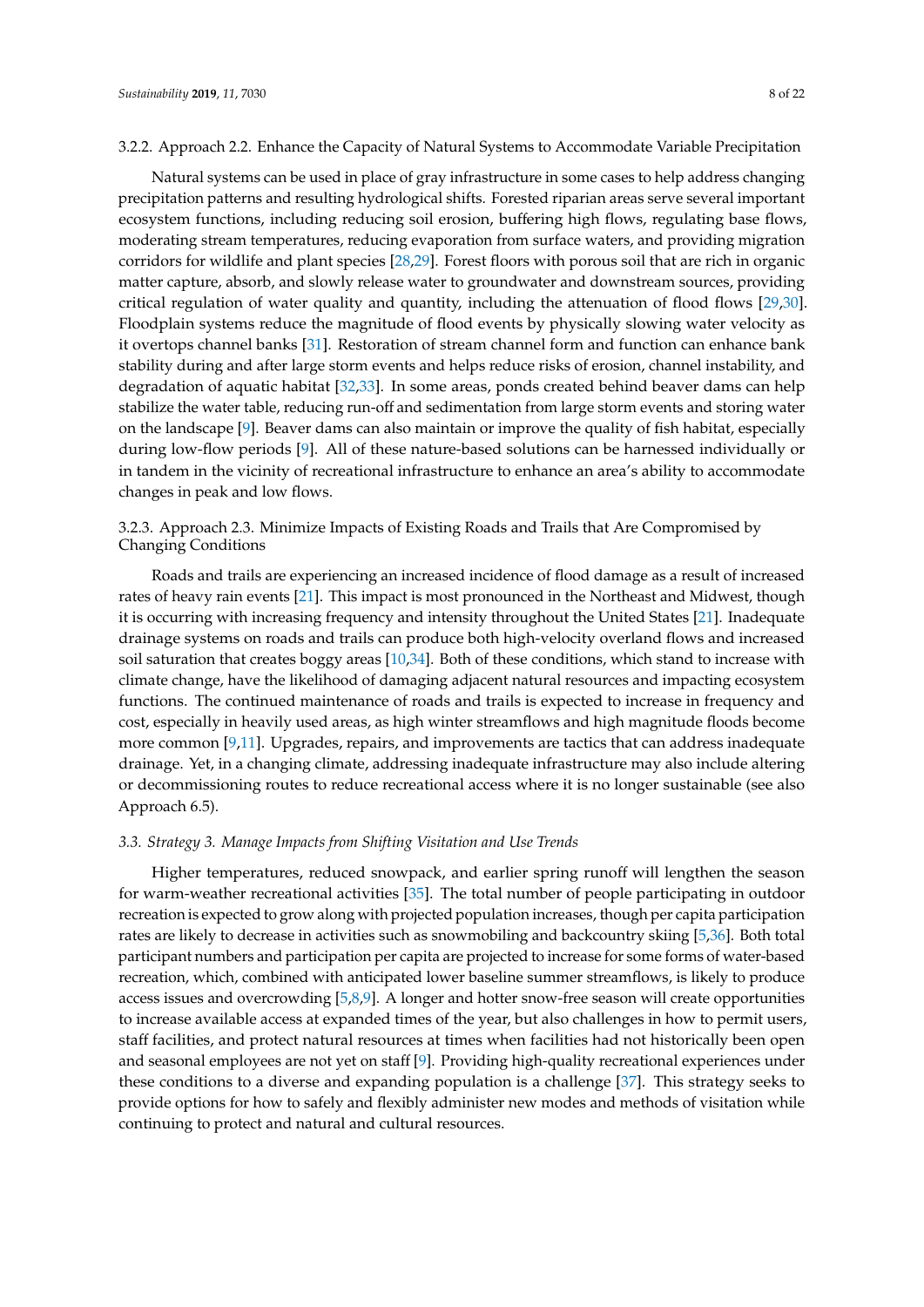## 3.3.1. Approach 3.1. Reduce Visitor Impacts to Vulnerable Areas

Increased numbers of visitors and shifting seasonality of opportunities may cause recreationists to inadvertently or unknowingly put themselves and the natural resources they are visiting at risk. When appropriately applied, this approach can serve to protect fragile natural resources from risks that stem from increased visitation or irresponsible use. Examples could include limiting access during exceedingly wet conditions, after rain-on-snow events, and/or during other marginal conditions that contribute to rutting, damage, and improper road or trail drainage [\[38\]](#page-20-19). Other examples could include implementing closures of lakes or rivers during periods of high temperatures to protect aquatic organisms or human health [\[39\]](#page-20-20). Visitation could instead be directed to alternate sites by providing water features or covered picnic areas in less-sensitive locations. When limiting access is not feasible, the impacts of visitation could be limited by providing more restrooms and trash facilities in heavily used areas.

# 3.3.2. Approach 3.2. Optimize Timing of Opportunities to Align with Changing Conditions

Climate change will alter the timing and seasonality of a number of recreation opportunities due to a shorter winter with less snow across the northern hemisphere, higher nighttime temperatures particularly in the winter, prolonged summer heat waves, and conditions that could be conducive to increased motorized access when drier conditions prevail at certain times of the year. With shorter winters, an expanding demand for shoulder-season activities will challenge recreation professionals to rethink their approach to staffing, which is often surged for peak summer use and wanes in the fall and spring. Thus, recreational sites may need to increase staffing, contracts and other mechanisms to accommodate increased shoulder- and peak-season visitation and associated maintenance needs [\[10\]](#page-19-8). During the hottest parts of the year, hosted interpretive outdoor events may need to be shifted to early morning or evenings when temperatures are cooler [\[35\]](#page-20-16).

#### 3.3.3. Approach 3.3. Provide Alternative Means of Access

Increased participant numbers during peak season and shoulder seasons can result in overcrowding and problems with access that overwhelm existing infrastructure. Increased numbers can also result in damage to natural or cultural resources if not managed appropriately. Reducing personal motorized access in favor of mass transit options, such as shuttle busses or ferry services, lessens the potential for resource damage and may also reduce maintenance over the long term since fewer vehicles would be accessing popular sites [\[20\]](#page-20-1). This would be an additional indirect benefit given the potential for shoulder-season staffing shortages discussed above.

#### *3.4. Strategy 4. Account for and Communicate Risks to Human Well-Being*

Although many forms of recreation can provide numerous health and cultural benefits, climate change can threaten the health and safety of visitors and staff and also lead to a loss of cultural identity. Conditions have become more favorable for several human health hazards, including the spread of vector-borne diseases transmitted by mosquitoes and ticks, the proliferation of noxious plants, such as poison ivy, risks to campgrounds and other infrastructure, such as flooding, hazard trees, and wildfires, increased risks of avalanches given projected rain-on-snow occurrences, heat-induced illnesses, such as dehydration and heat stroke, a prolonged pollen season and associated respiratory illnesses such as asthma, and poor air quality from both natural and anthropogenic sources [\[9](#page-19-7)[,12\]](#page-19-10). This strategy aims to reduce the risks themselves but also to reduce the exposure of visitors and staff to those risks. This can be achieved through open communication, environmental education, and interpreting the changes that are occurring so that visitors' expectations and preparedness align with actual conditions that they are likely to encounter while recreating. In addition to the physical risks, the risks to cultural identity when a recreation activity is no longer feasible are also very real and may need to be communicated in a way that is sensitive to a community's sense of place.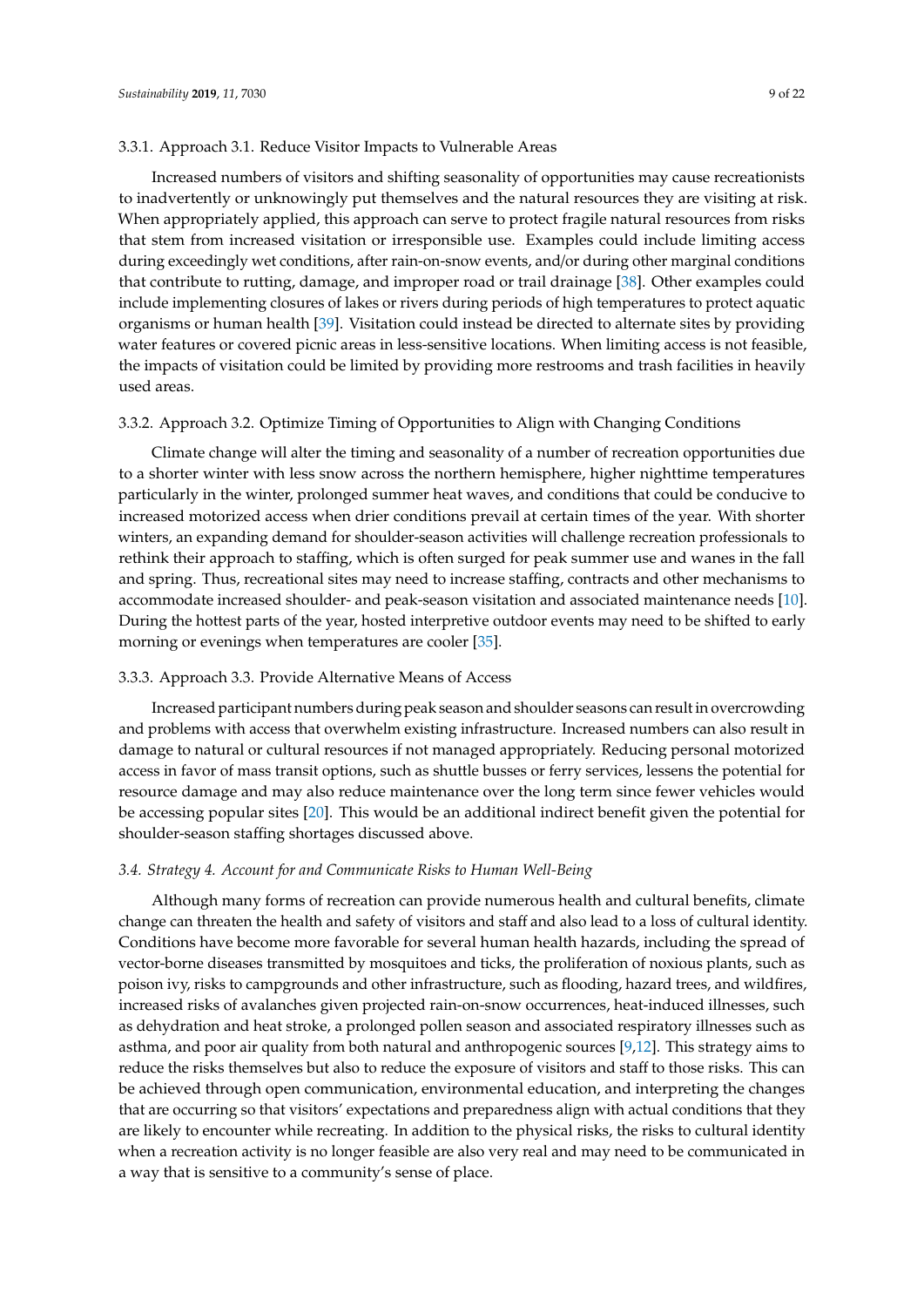# 3.4.1. Approach 4.1. Train Employees to be Aware of Climate-Exacerbated Risks to Public Safety

Employees of a recreation destination are the first line of defense when it comes to public health and safety. Staff that understand potential threats and appropriate responses can inform visitors of risks that may be encountered and initiate actions to address certain climate-exacerbated threats to public safety, such as noxious and invasive plants, hazard trees, flash floods, extreme heat, avalanches, high winds, and storm surges. For example, hazard trees are a risk that have always been present but stand to increase in number given an increased frequency of disturbance events and the prevalence of insect infestation and disease-induced mortality in forested stands prone to drought and excessive competition. Well-trained employees can take the lead in identifying hazard trees and initiating their removal. With an expanding shoulder season also comes the need for a more robust, in some places, year-round, schedule of identification and removal of hazard trees before trails, roads, and facilities start to fill with unwary visitors.

# 3.4.2. Approach 4.2. Prevent or Minimize Hazards from Wildland Fire

Wildfire occurrence has increased and is projected to continue increasing across the western United States in part because of climate change [\[18\]](#page-19-16). With this increase in wildfire comes an increase in air quality impacts such as smoke and haze, which can negatively affect human health [\[18\]](#page-19-16). In addition, the direct effects of wildland fire on life and property are of major concern. Restrictions on fire-use during periods of high fire risk, providing signage and fire-safety education, and providing opportunities for safe disposal of cigarettes can reduce the risk of fire. Likewise, vegetation management such as prescribed fire and thinning can also help reduce risks [\[40\]](#page-20-21). Providing first-aid shelters for respiratory illnesses in vulnerable populations affected by smoke can also help reduce negative effects once fires do occur.

## 3.4.3. Approach 4.3. Prevent or Minimize Hazards from Extreme Heat Events

Heat waves have become more frequent and more intense and are projected to continue in this trend [\[21\]](#page-20-2). Heat-related illnesses can affect even well-conditioned individuals by compromising the body's ability to self-regulate, or by indirectly compounding ancillary cardiovascular or respiratory conditions [\[41\]](#page-20-22). Even simple activities can be hazardous to health when extreme heat and limited shade are factored in [\[16\]](#page-19-14). Planting trees or erecting shade structures in open park lands or along heavily used trails can help reduce heat exposure and lower surface temperatures [\[24,](#page-20-5)[42\]](#page-20-23). Providing signs, staff, or volunteers at trailheads or other critical areas can also provide warnings to visitors about risk and encourage them to take precautions such as carrying water and avoiding visits at periods of peak temperature.

# 3.4.4. Approach 4.4. Improve Public Awareness Regarding Climate Change and Climate-Exacerbated Risks

An informed and engaged public is one that can better plan its outings to both limit exposure and ensure that climate-exacerbated risks do not negatively impact its overall experience. The delivery of accurate weather and climate information ensures that expectations of visitors conform to actual conditions. This information can be conveyed through improved websites and social media in real time to visitors [\[10,](#page-19-8)[20\]](#page-20-1). For example, real-time webcams can show potential winter recreationists actual snow and weather conditions at a ski area, alerting them to when conditions may be unfavorable [\[7\]](#page-19-5). This approach can also include actions such as educating visitors on proper use to reduce risks to vulnerable resources.

# 3.4.5. Approach 4.5. Communicate the Reality of Environmental Change

Idealized conditions of the natural environment on social media and websites can often mislead visitors about environmental conditions at a site. This practice stands to be increasingly undermined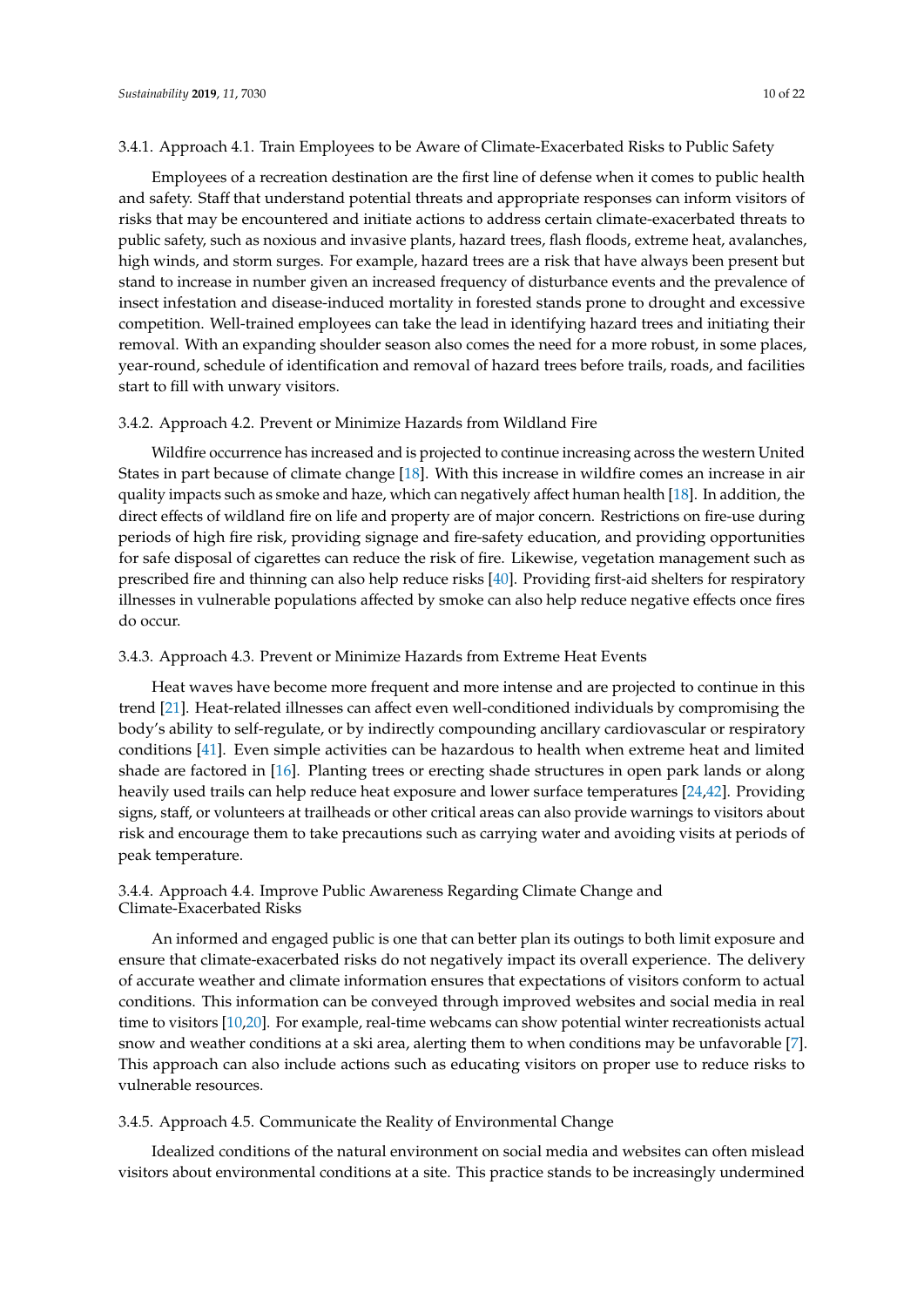by climate change since conditions of the past can no longer be reasonably expected to persist into the future [\[11,](#page-19-9)[43\]](#page-20-24). Providing interpretive information that shows the changing and variable conditions in a location, and how this differs from historical conditions, can be helpful for visitors to understand the conditions they may face in their visit may be different than anticipated [\[43\]](#page-20-24). Interpretive information can be used to not only convey risks to visitors, but also to describe the risks to natural and cultural resources that are caused by a changing climate.

# *3.5. Strategy 5. Manage Recreational Opportunities to Address Impacts of Expected Conditions*

Climate change will impact recreational opportunities and infrastructure such that it may become untenable to retain those opportunities and infrastructure without modification. Many of these opportunities and infrastructure are highly dependent on their setting within a natural area or within a specific context. Ski areas in particular represent an investment in infrastructure that is long-term, place-based, and highly compromised by the effects of a changing climate [\[6\]](#page-19-4). This strategy seeks to provide options for re-evaluating past design concepts and for adapting existing opportunities and infrastructure in a way that allows for modification but retains the character of the current recreational experience.

# 3.5.1. Approach 5.1. Recondition Recreation-Related Infrastructure Located in Vulnerable Areas

More frequent flooding events, proliferation of hazard trees from climate change-induced mortality, and other climate change impacts have the potential to cause significant damage to recreational infrastructure. These impacts could reduce the number of available recreational opportunities and operational campgrounds, especially those located in or near floodplains [\[9\]](#page-19-7). This could result in safety risks to recreationists who could be unaware of potential hazards, significant damage to the campgrounds and infrastructure themselves, and a concentration of use to available campgrounds and infrastructure that could be less equipped to handle high volumes of visitors [\[9\]](#page-19-7). This approach provides both proactive and reactive tactics to address these risks and to incorporate climate-informed considerations into the management of existing campgrounds and other infrastructure supporting recreational opportunities. Tactics can include, for example, converting roads to trails where older roads are under-utilized and unsustainable [\[38\]](#page-20-19).

# 3.5.2. Approach 5.2. Use Appropriate Vegetation to Increase resilience of Recreation Settings to Climate-Exacerbated Stressors

The ecosystem services provided by both forests and landscape trees are many, including water provision, purification, and regulation, air quality improvement, habitat, socio-cultural services such as shade, food, and aesthetics, and climate regulation, including the moderation of climate extremes [\[44\]](#page-21-0). These ecosystem services can be harnessed in developed recreation settings in order to offset projected climate-exacerbated stressors, such as decreased water availability, extreme heat or wind events, the urban heat island effect, and tree mortality. Within cultural landscapes, it is also significant to consider how new plantings could affect the visual characteristics of the site [\[24\]](#page-20-5). Examples under this approach include using vegetation to provide windbreaks or shade and selecting future-adapted vegetation to replace vegetation when lost.

#### 3.5.3. Approach 5.3. Alter Infrastructure to Better Capture and Use Natural and Human-Made Snow

As the snow season declines due to warming conditions, the use, retention, and storage of natural and man-made snow has become a standard practice for downhill ski resorts, including a number of tactics that could be applied as well to backcountry settings. Measures could be taken to lengthen the snow season at low and mid-elevations and other marginal locations through snow fences, snow caches, and transportation of natural snow to where it is most needed [\[7\]](#page-19-5). Other examples can include planting or retaining canopy trees that shade south-facing slopes and trails or contouring ski area terrain and drainage features to capture snowmelt [\[7\]](#page-19-5).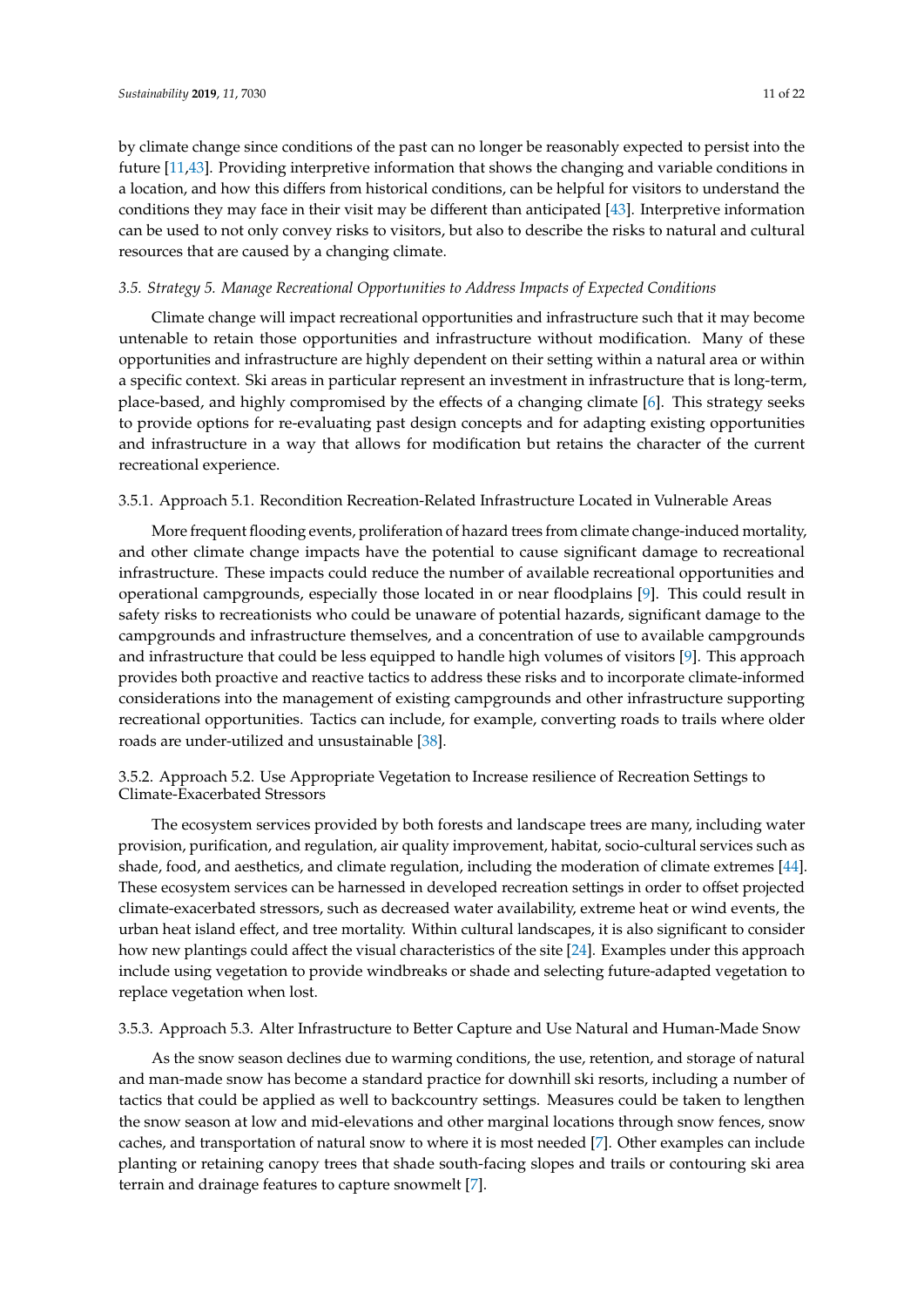# 3.5.4. Approach 5.4. Employ Snow-Based Options that Are Functional in Low-Snow Conditions

Climate change will substantially affect the availability and quality of snow [\[8\]](#page-19-6). As a result, snow-based winter recreation has been listed as one of the most vulnerable industries to climate change [\[6,](#page-19-4)[7\]](#page-19-5). At the same time, it can be reasonably assumed that recreationists will adapt their own activities to changing conditions and find ways to take advantage of new opportunities when they are made available. Examples under this approach include removing rocks and vegetation to reduce the snow depth required for skiing or installing non-snow surfaces in some areas [\[7](#page-19-5)[,45\]](#page-21-1).

#### *3.6. Strategy 6. Alter Recreational Opportunities to Accommodate Expected Conditions*

Changes in climate may prompt recreation professionals to revisit what are considered best management practices for the industry. Seasonality will change across diverse geographic locations. Winter recreation will be affected by shorter winters with less snow in northern areas [\[2–](#page-19-1)[4\]](#page-19-2). With this will come both risks to the industry and occasions to transition to new opportunities. This strategy includes both conventional and non-conventional actions to transition recreational infrastructure and opportunities into forms that would not be likely to suffer total loss over their lifespans, even given the uncertainties inherent in a changing climate.

3.6.1. Approach 6.1. Increase Four-Season and Non-Skiing Recreation Opportunities at Winter Sports Areas

The costs of winter snowmaking and other adaptations could put stress on the viability of winter sports areas, including developed skiing resorts. Recreationists who engage in skiing on federal lands have some of the highest trip expenditures per participant [\[1\]](#page-19-0). Unfavorable future conditions or reductions in total number of ski days could lead to fewer visitors during low-snow winters, especially in low-elevation locations [\[46\]](#page-21-2). Reductions in the number of ski days could also translate into significant economic losses to local communities [\[1\]](#page-19-0). In order to maintain the economic viability of winter sports areas, these areas could diversify their portfolio of offerings to include four-season recreation and to capitalize on increased warm-weather visitation. This approach intends to offset winter-use reductions by drawing visitors into an area during the non-winter season, by offering alternatives such as mountain biking or ATV use [\[7,](#page-19-5)[45\]](#page-21-1).

3.6.2. Approach 6.2. Relocate Existing Infrastructure and Opportunities to Areas with Less Risk of Climate-Exacerbated Damage

Relocation, also called "managed retreat," can be a long-term option for infrastructure that is considered significant enough to retain, but which has lost its viability in place as a result of impacts that may be new or exacerbated under a changing climate, such as sea-level rise, pronounced erosion, increased flooding events, or wildfire hazard [\[23\]](#page-20-4). By relocating away from a vulnerable location, benefits can include not only infrastructure protection by virtue of fewer environmental stressors, but also a reduced need for ongoing maintenance and repair and the enhanced opportunity to allow natural processes to occur in the previously occupied site [\[23\]](#page-20-4). Examples can include relocating trails in frequently saturated areas [\[10](#page-19-8)[,20](#page-20-1)[,38\]](#page-20-19), moving boat ramps to locations that remain usable at low water levels [\[47\]](#page-21-3), and moving campgrounds to low-risk areas [\[10\]](#page-19-8).

3.6.3. Approach 6.3. Integrate Long-Term Siting and Climate Considerations into Recreation Management

Managers will be challenged to take a long-term view of how future infrastructure and opportunities will be impacted by climate change [\[36\]](#page-20-17). Effective planning will require that adaptation measures be considered in advance of implementation, especially regarding elements that are vulnerable to changing conditions such as coastal or riparian infrastructure, winter-use opportunities, and water-based opportunities. Although water-based recreation is projected to increase in certain areas, this may present an incompatibility if reservoir levels are too low for existing boat ramps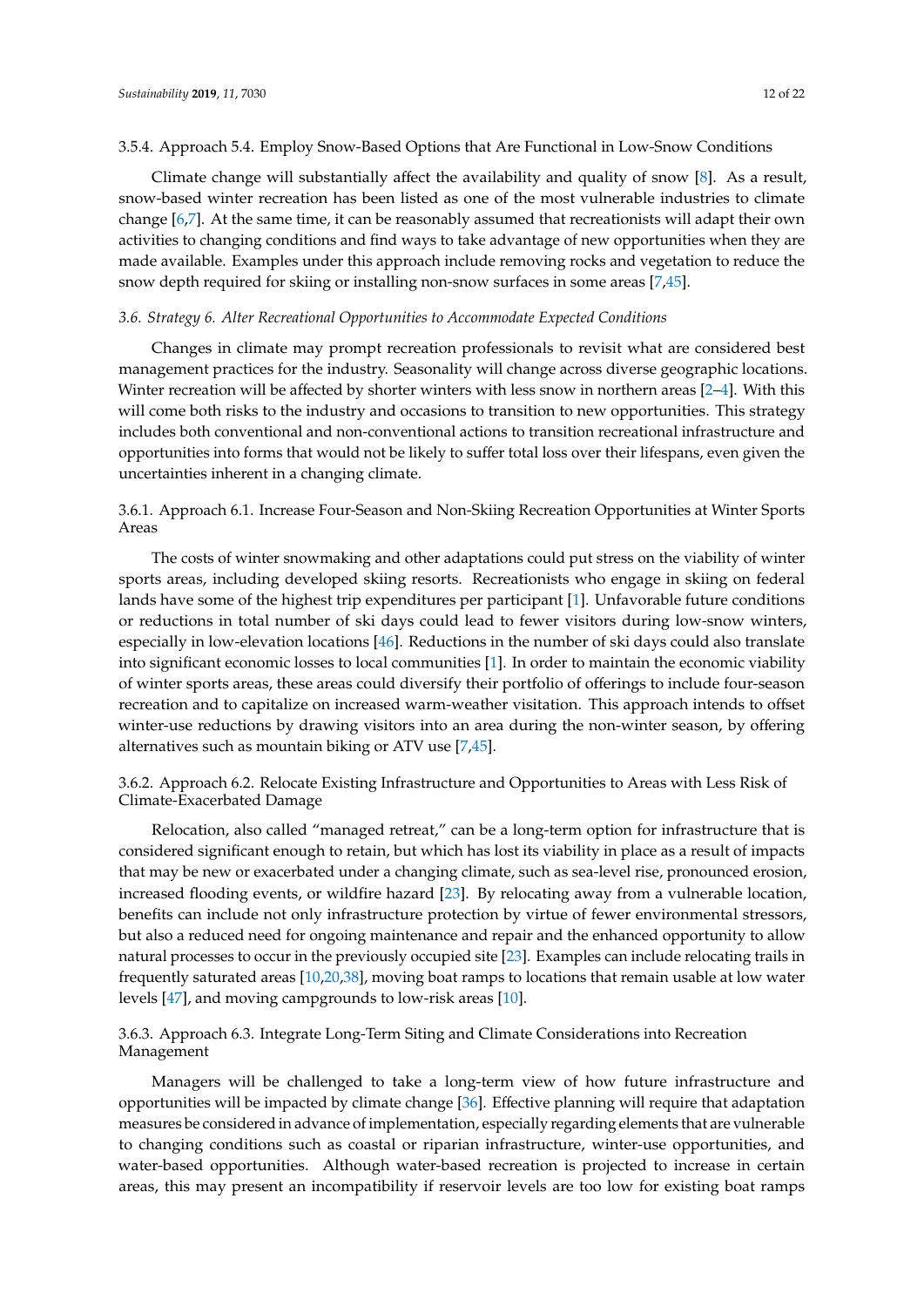to accommodate (see also Approach 6.2). Examples can include placing new winter-use trails on north-facing or east-facing slopes and away from wet or consistently saturated areas [\[6\]](#page-19-4), locating new facilities and campgrounds away from flood zones, and building water-based access facilities outside of narrow riparian corridors [\[48\]](#page-21-4).

# 3.6.4. Approach 6.4. Use Materials and Designs that Are Impermanent

Following a severe disturbance, there is often a strong push to return damaged infrastructure to pre-disturbance conditions as soon as possible, even though that action could subject the rebuilt infrastructure to the same or more pronounced vulnerabilities going forward [\[23\]](#page-20-4). Damage and disturbance can instead present opportunities to reevaluate the form that recreation might take, especially on dynamic landforms that experience natural fluctuations or migrations, such as barrier islands and inland lakes and reservoirs. This approach promotes materials and designs that can be moved to accommodate changing and more variable conditions. Examples can include using impermanent open-air shelters or tents, portable piers, or floating docks or using mobile trailers as traveling visitor centers [\[23\]](#page-20-4).

# 3.6.5. Approach 6.5. Remove or Decommission Vulnerable Infrastructure

In some cases, it may no longer be worth the cost to retain certain recreational infrastructure under changing conditions. This can happen when the infrastructure has become unsustainable in terms of the consistent damage, it sustains during uncharacteristic climatic events, the damage it consistently causes to adjacent natural resources, or the budget necessary for its continued maintenance. In many instances, the decision to decommission or allow for loss comes with it a responsibility to ensure that the infrastructure does not continue to cause environmental damage after being decommissioned, especially considering the compounding effects of climate change. Decommissioned roads and trails still have the potential to hold or channel water, deliver sediment to streams, and alter natural water pathways on the landscape. It is thus important to ensure that they are removed in a way that makes them hydrologically inert and disconnected from nearby stream systems. If intentionally allowed to decay, historic sites must also be fully documented in accordance with cultural resource laws, including the National Historic Preservation Act. It is also important to continue to sustain people's connections and access to public lands. When one recreational opportunity is removed, others may become more available in the same geographic location. Examples under this approach can include decommissioning duplicative facilities [\[48\]](#page-21-4), decommissioning roads and removing culverts from areas prone to flooding [\[10\]](#page-19-8), and intentionally allowing sites to deteriorate without human intervention [\[24\]](#page-20-5).

# **4. Demonstration Projects: Testing the Recreation Menu**

We tested the recreation menu on two national forests in the United States, the Green Mountain and the San Bernardino, to gage whether it captured the range of potential strategies likely to be employed in outdoor recreation management and whether it was useful to aid in brainstorming particular tactics. Feedback from staff on the organization, wording, and utility of the menu was used to refine the strategies and approaches. The menu was used in conjunction with the Adaptation Workbook [\[17\]](#page-19-15) in facilitated two-day workshops with interdisciplinary teams of national forest staff. The Adaptation Workbook follows a five-step process where practitioners (1) describe their goals and objectives, (2) assess vulnerability, (3) evaluate their objectives in light of climate change, (4) select adaptation strategies, approaches, and tactics, and (5) develop monitoring metrics to evaluate effectiveness. The recreation menu is used in the fourth step as a brainstorming and organizing framework for developing more site-specific tactics. Below, we describe the results of how the Adaptation Workbook and recreation menu were used to developed site-specific adaptation tactics on these two national forest projects.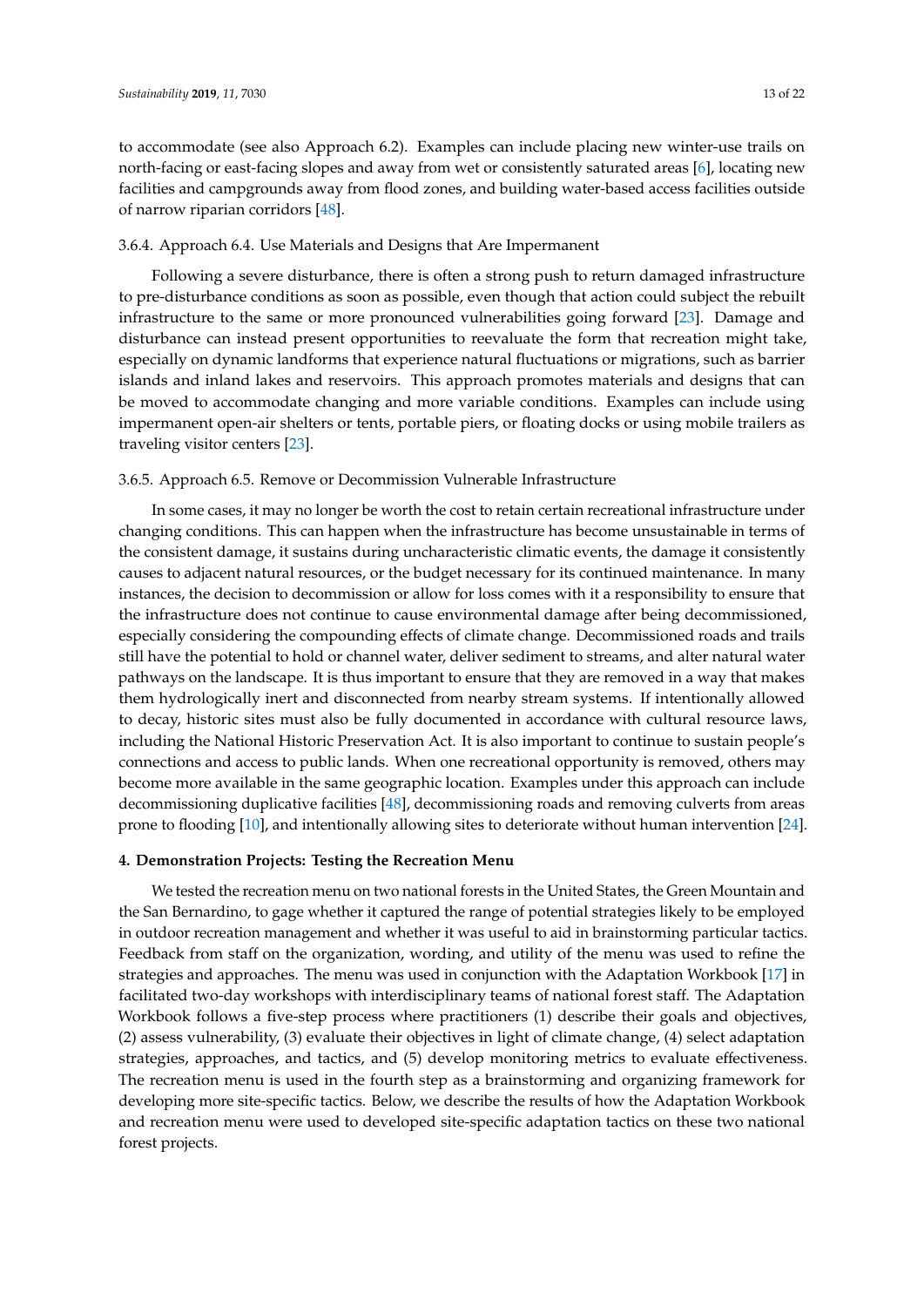# *4.1. Green Mountain National Forest Somerset Integrated Resource Project*

The US Forest Service's Green Mountain National Forest includes more than 400,000 acres of forest and other natural habitats in Vermont. The Somerset Integrated Resource Project is one of many resource management projects undertaken by the forest to meet multiple-use objectives and help implement the 2006 Green Mountain National Forest Land and Resource Management Plan (Forest Plan). An interdisciplinary team working on the project used the Adaptation Workbook [\[17\]](#page-19-15) and along with the draft recreation menu to consider climate change impacts during project planning in fall 2018.

# 4.1.1. Step 1: Location, Project Goals and Objectives, and Time Frames

The Somerset project area is located in southern Vermont on the GMNF's Manchester Ranger District encompassing all of Somerset County and parts of Stratton, Dover, Searsburg, Wardsboro, Wilmington, Woodford, Glasterbury, and Sunderland Counties. The Somerset project area encompasses over 70,000 acres of which approximately 42,000 acres are National Forest System lands. The area is dominated by primarily mature northern hardwood forest with some mixedwood, softwood, and aspen/birch of varying age and conditions. The project works to achieve several management goals outlined by the Forest Plan to create desirable forest and wildlife habitat conditions and provide for several different recreational uses. Primary goals focused on recreation included:

- Maintain a high-quality, sustainable trail network across the project area, including segments of the Appalachian National Scenic Trail and the Long National Recreational Trail located within the project area.
- Improve developed recreation sites at Grout Pond (a 1600 acre recreation area) and other locations to meet Forest Service Outdoor Recreation Accessibility Guidelines.
- Increase opportunities for backcountry skiing and snowboarding to meet the increased demand for this activity and avoid resource damage for skiing and snowboarding in undesignated forests.

#### 4.1.2. Step 2: Site-Specific Climate Change Impacts and Vulnerabilities

A vulnerability assessment for forest ecosystems for New England was used to identify potential climate change effects across the region. The managers then combined this broad-scale information with their knowledge of the local landscape to identify attributes of the property that they believed would increase or decrease the risks from climate change. For example, extreme rain events are becoming more frequent and severe as a result of climate change [\[49\]](#page-21-5); many extreme rain and storm events have damaged recreational resources in the GMNF in recent years [\[50\]](#page-21-6) and these types of events are expected to continue increasing [\[51,](#page-21-7)[52\]](#page-21-8). Many of the winter recreational activities that GMNF visitors value are vulnerable to warmer temperatures and shorter winter seasons, and changes in seasonality are generally expected to change recreational uses and patterns toward warm-season activities [\[1](#page-19-0)[,6\]](#page-19-4). Climate change is also expected to affect the forest and natural ecosystems present across the region [\[52,](#page-21-8)[53\]](#page-21-9); the location of the project area near the southern extent of the GMNF suggests that forests in this area may be affected before forests farther north, although elevation will exert a strong influence as well.

#### 4.1.3. Step 3: Implications for Management Objectives

Managers explored how climate change introduced opportunities and challenges to recreational resources and opportunities. Many of the challenges were based upon the vulnerabilities identified in the previous step, particularly with regard to extreme rain and altered seasonality. Extreme rainfall and weather events pose significant challenges to maintaining high-quality trails, many of which are in remote locations, as well as to developed campgrounds and sites. Managers pointed to increasing costs for maintaining and upgrading infrastructure in order to ensure that items would hold up under extreme weather. They also suggested that longer summer seasons combined with broader demographic shifts in the region could increase use of hiking trails and developed sites during the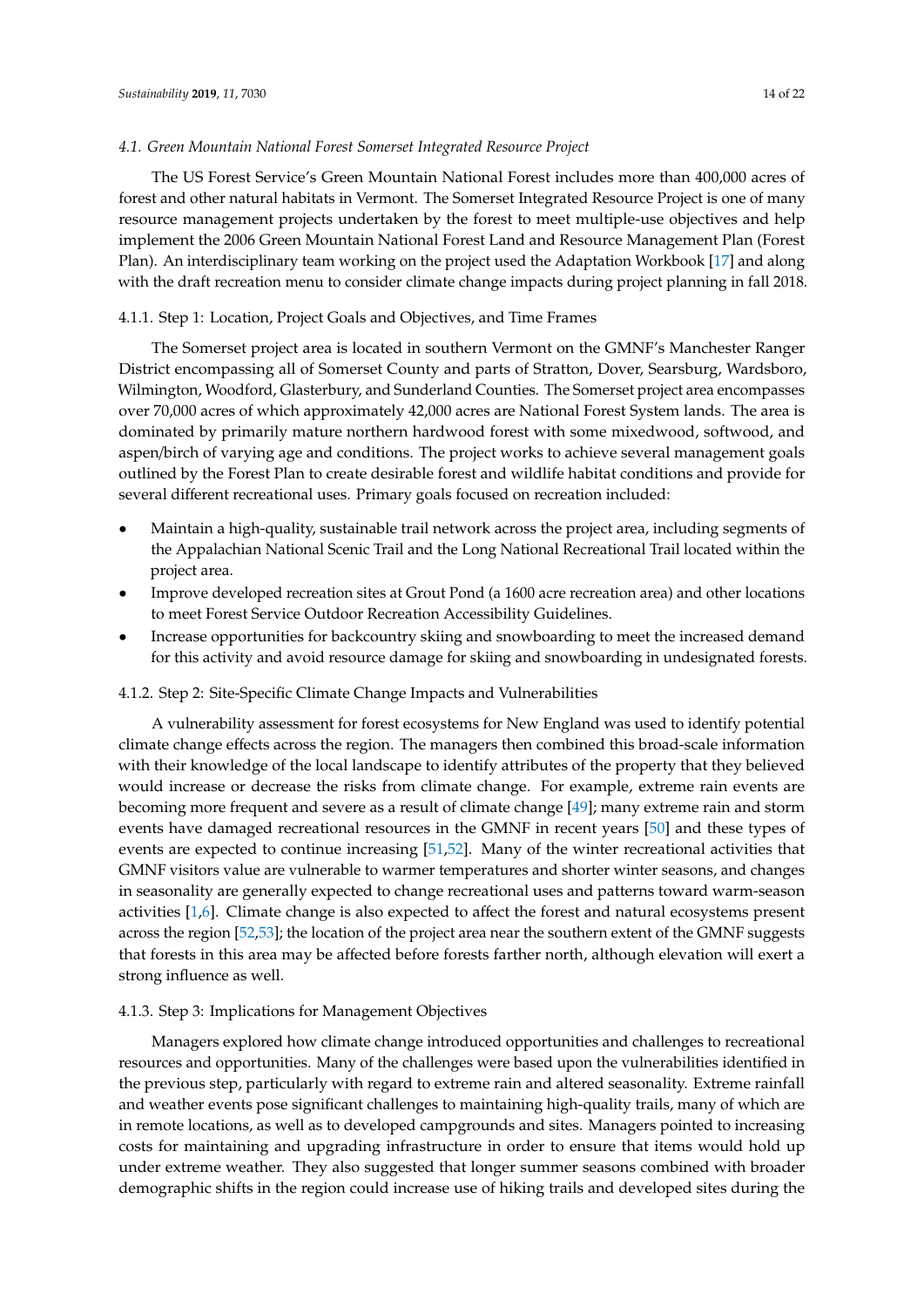warmer months of the year, potentially providing more opportunities for education and outreach about climate change impacts.

Managers at the GMNF were thoughtful about how climate change may affect winter recreational opportunities, with backcountry skiing/boarding being a focus because of increased user interest. Managers considered a new formalized area for backcountry skiing/boarding within the project area as a means to concentrate users into a single location and prevent tree/brush clearing and other undesirable activities that were occurring outside of designated areas. It is uncertain how winter temperatures and snow conditions would change in relation to other locations; warmer conditions may shorten the season or worsen conditions, but the mountainous location on the GMNF may still remain popular by providing opportunities for this activity that are not available elsewhere in the region. Although climate change poses important long-term challenges for winter recreation across the Northeast [\[46](#page-21-2)[,54\]](#page-21-10), managers felt confident that backcountry skiing/boarding opportunities could be provided over the next several decades. In contrast, team members identified snowmobile trail segments that were already having issues with inconsistent freezing during the winter season, which can lead to significant damage to ecosystems that are not protected by snow cover.

#### 4.1.4. Step 4: Adaptation Approaches and Tactics for Implementation

The project team devised tactics that focused on their concerns about extreme weather events and shorter winter seasons described in Steps 2 and 3 and then identified specific strategies and approaches from the recreation menu to develop actions that would help address key resource concerns as well as climate impacts (Table [2\)](#page-15-0). In general, actions that had been proposed prior to considering climate change were identified as also being valuable in the context of climate change adaptation. For example, improving hiking trail conditions and addressing deferred maintenance to trails would help ensure that trails are well-designed and able to accommodate extreme rain and weather events. Consideration of climate change identified opportunities to improve the design of hiking trails and developed sites (such as campgrounds) to accommodate future climate conditions. For example, team members pointed to an area where an at-risk trail segment would benefit from a boardwalk installation or slight re-routing to ensure its longevity.

Winter recreational activities received the most discussion of potential adaptation activities. For each location, team members considered how the current patterns in visitor use, current condition of the area in question, current and future maintenance needs intersected with future changes in climate. Snowmobile trails that were already experiencing undesirable conditions during the winter season were identified as areas for decommissioning use to prevent further damage to ecosystems. Upgrading infrastructure was identified as too costly in marginal locations, while trails at higher-elevations and without significant winter challenges were maintained. Backcountry skiing/boarding, which takes place at higher elevations and on north- and east-facing slopes within the project area, was expected to remain a viable activity within the scope of the project period. Overall, the use of the recreation menu encouraged managers to consider longer time frames and a greater variety of options as part of their planning.

**Table 2.** Sample adaptation actions by recreational activity for the Somerset Integrated Resource Project on the Green Mountain National Forest, Vermont, USA.

| <b>Recreational Activity</b> | <b>Recreation Menu Approaches</b>                                                                                                                                 | <b>Adaptation Tactics (Developed by</b><br><b>National Forest Staff)</b>                                                                                                                           |
|------------------------------|-------------------------------------------------------------------------------------------------------------------------------------------------------------------|----------------------------------------------------------------------------------------------------------------------------------------------------------------------------------------------------|
| Snowmobile trails            | 2.3 Minimize impacts of existing<br>roads and trails that are<br>compromised by<br>changing conditions<br>6.5 Remove or decommission<br>vulnerable infrastructure | Decommission snowmobile segments that<br>are not freezing consistently. Install barriers<br>to limit access and remove existing bridges.<br>Allow decommissioned trail to<br>naturally revegetate. |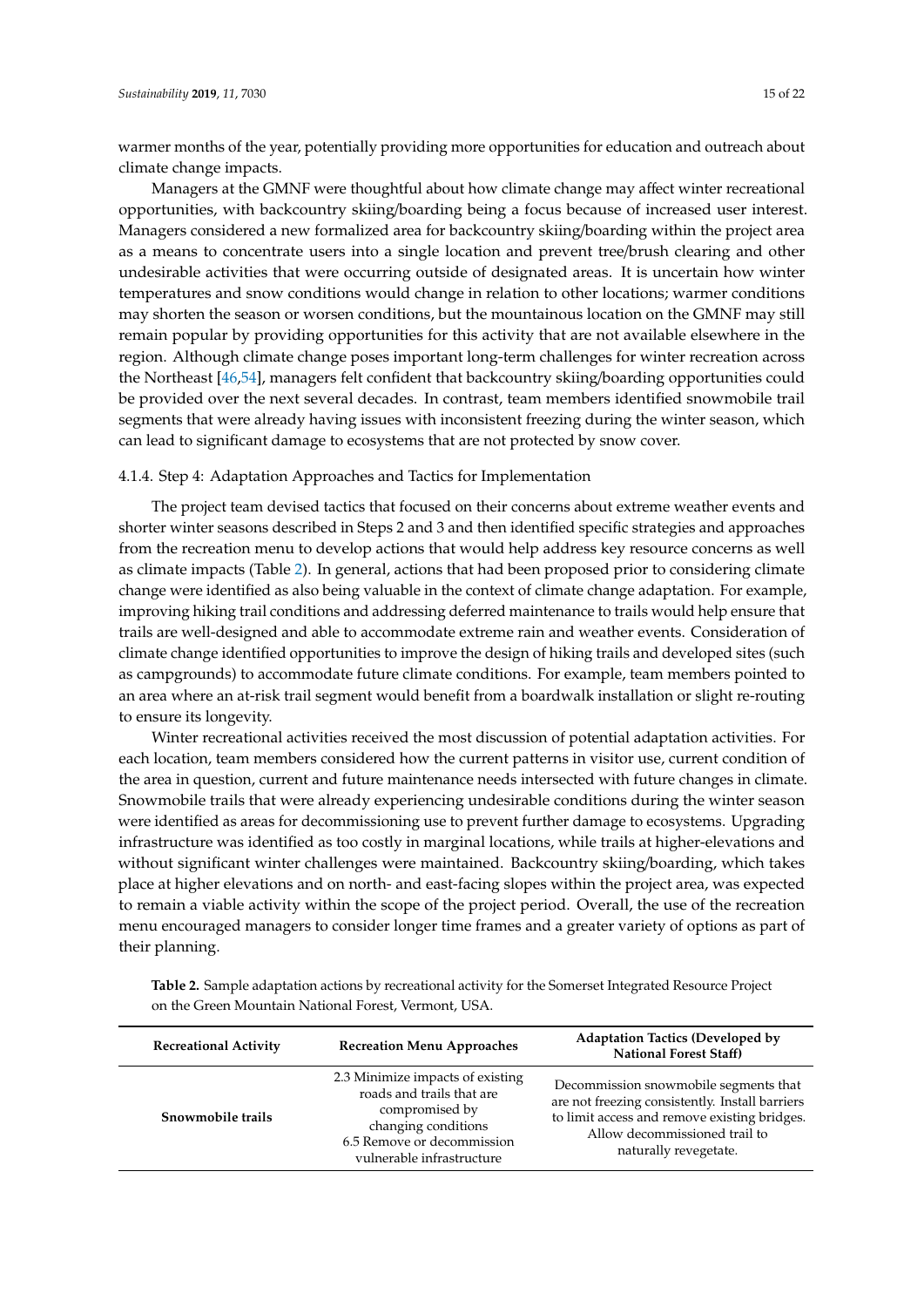<span id="page-15-0"></span>

| <b>Recreational Activity</b> | <b>Recreation Menu Approaches</b>                                                                                                                                                                                                                                                                                             | <b>Adaptation Tactics (Developed by</b><br><b>National Forest Staff)</b>                                                                                                                                                                                                 |
|------------------------------|-------------------------------------------------------------------------------------------------------------------------------------------------------------------------------------------------------------------------------------------------------------------------------------------------------------------------------|--------------------------------------------------------------------------------------------------------------------------------------------------------------------------------------------------------------------------------------------------------------------------|
| Hiking trails                | 1.2 Maintain, improve, and<br>construct infrastructure using<br>materials that can withstand a range<br>of climate stressors<br>2.3 Minimize impacts of existing<br>roads and trails that are<br>compromised by<br>changing conditions<br>5.1 Recondition recreation-related<br>infrastructure located in<br>vulnerable areas | Install boardwalk or reroute a trail segment<br>located within a forested wetland to<br>improve user experience and minimize<br>negative impacts of the trail on<br>natural resources.                                                                                   |
| Developed sites              | 5.1 Recondition recreation-related<br>infrastructure located in<br>vulnerable areas<br>6.3 Integrate long-term siting and<br>climate considerations into<br>recreation management                                                                                                                                             | Consider local climate and weather<br>vulnerabilities in the design of campground<br>improvements-for example, hard<br>armoring on shorelines where appropriate<br>to prevent erosion from extreme events or<br>foot traffic.                                            |
| Backcountry skiing/boarding  | 5.2 Use appropriate vegetation to<br>increase resilience of recreation<br>settings to climate-related stressors.<br>5.4 Employ snow-based options that<br>are functional in<br>low-snow conditions                                                                                                                            | Create backcountry skiing/boarding<br>opportunities in areas expected to be<br>suitable for a long time. Maintain overstory<br>tree cover for shading of existing snow.<br>Remove shrubby vegetation and cut stumps<br>from understory to reduce required<br>snow depth. |

#### **Table 2.** *Cont*.

# 4.1.5. Step 5: Monitoring and Evaluating Effectiveness

The project team identified some potential monitoring actions that would provide information regarding whether the proposed actions were effective in furthering the goals of this project and the overall Forest Plan. These items generally focused on characterizing and better understanding patterns of visitor use, particularly where alterations were made to address climate concerns. For example, the team pointed to monitoring shoreline improvements in developed recreation areas to determine whether the methods used were effective in reducing erosion from visitor use as well as during extreme events. Several items were identified to better capture information about changes to winter climate and the ensuing effects on recreational activities, such as methods to monitor the relationship between snow depth, suitable winter conditions, and visitor use related to snowmobiling, backcountry skiing/boarding, and other winter activities. These monitoring items were identified as being relevant to this project area, as well as to broader management across the GMNF.

#### *4.2. San Bernardino National Forest Lytle Creek Project*

The San Bernardino National Forest (SBNF) sits next to some of Southern California's largest population centers and provides many of the principle outdoor recreation opportunities for these communities, encompassing 823,816 acres. Lytle Creek, a 29 km stream on the San Bernardino National Forest, is visited by tens of thousands of people each year, who enjoy picnicking, hiking, and cooling off in the creek. This heavy use can cause impacts to water quality, degrade riparian vegetation and habitat, and lead to excessive littering and user conflicts. The Forest is initiating environmental analysis to improve recreation facilities in the Lytle Creek area. In an effort to reduce future climate related risks, an interdisciplinary team used the Adaptation Workbook and the draft recreation menu to consider how they could meet some of their recreation and ecological goals for the Lytle Creek area in a climate-informed way.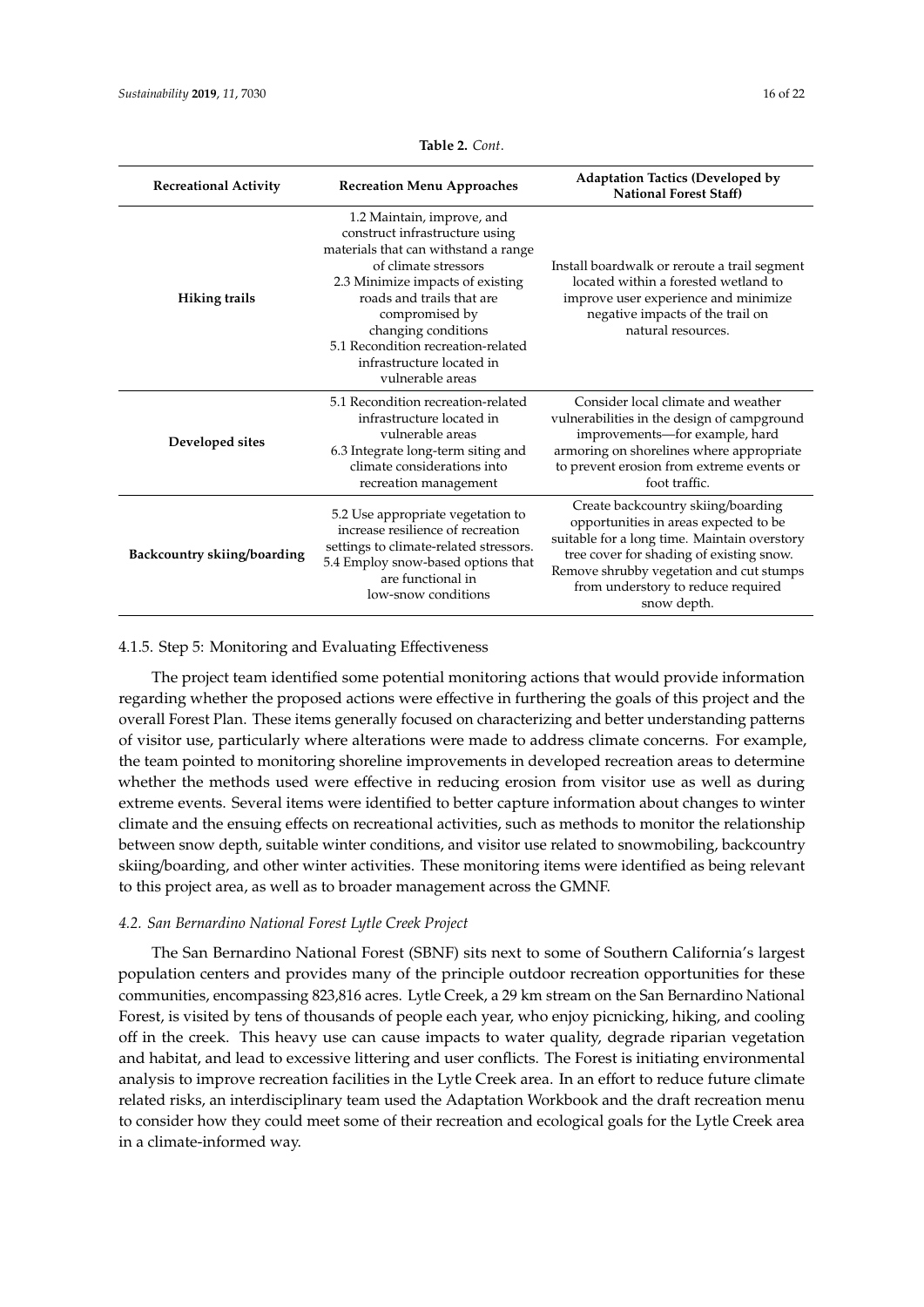## 4.2.1. Step 1: Location, Project Goals and Objectives, and Time Frames

Lytle Creek lies at the eastern-most extension of the San Gabriel Mountains, serving as a popular recreation destination for the cities of San Bernardino, Rialto, Fontana, and Colton. The area is highly dissected by deep canyons, steep slopes, cliffs, and narrow ridges. Vegetation consists of chaparral-covered hillsides, coastal sage scrub, scattered groves of large sugar pine and big cone Douglas-fir, and areas of riparian vegetation. The area being considered for this recreation improvement project encompasses several commonly used areas alongside the creek, including pullouts, trailheads, waterfalls, a National Forest ranger station, picnic area, and a campground. The creek and riparian habitat support important aquatic species and migratory birds like the endangered Southwestern willow flycatcher.

The core of the Lytle Creek project focuses on providing visitor opportunities that can accommodate the heavy level of use that the area receives, while maintaining the integrity of the Lytle creek ecosystem. Major management goals include developing high-quality and safe recreational facilities and infrastructure, re-directing visitor traffic away from unsafe or sensitive areas, achieving and maintaining natural stream channel conductivity, connectivity, and function, and maintaining high-quality riparian habitat in the Lytle Creek watershed.

# 4.2.2. Step 2: Site-Specific Climate Change Impacts and Vulnerabilities

Some of the regional Southern California climate changes that stand out as particularly important to this project area included an increase in the number of days with extreme heat, average warmer temperatures, drought and potential for streamflow changes, extreme precipitation events and wildfire activity [\[55\]](#page-21-11). The Lytle Creek area is already experiencing heavier use and visitation on very hot days. In addition, the area is prone to periodic heavy flooding that coincides with large rain events over the canyon. Within the project area, there are portions of the stream that stay wet all season long and others that dry out in mid-to-late spring; projected changes in periods of drought could affect the patterns and timing of these drying events. The last wildfire in the project area occurred in 2003, so the vegetation is thick in some areas and could be at an elevated risk of burning. Fortunately, the creek bed is very wide, which could mitigate some of the safety concerns associated with a potential fire. As the climate continues to change, these factors, in particular, could affect the Lytle creek ecosystem, visitation patterns, and visitor safety.

## 4.2.3. Step 3: Implications for Management Objectives

Climate change is expected to affect the goals and objectives of the Lytle Creek project in a number of ways. Staff from SBNF working on the interdisciplinary team for this project identified several challenges and some opportunities for the project associated with a changing climate. For example, the increase in the number of hot days is expected to exacerbate recreation demands and draw more users to the Lytle Creek area, adding to existing recreation challenges. However, this could also provide an opportunity for visitor revenue. In addition, hot days and periodic flooding and erosion could challenge the infrastructure, kiosks, trails and other facilities that the SBNF wants to build; these facilities will need to take into account cooler areas where people want to recreate, and long-term maintenance. Drought and flooding could also limit the success of revegetation efforts, and in the case of drought, exacerbate current stream connectivity challenges and periodic fish die-offs. However, on the positive side, native vegetation in the Lytle Creek area is adapted to periodic flooding and fire and in relatively good condition. Finally, fire and flooding can both pose safety concerns for visitors that may need to be addressed in the project.

# 4.2.4. Step 4: Adaptation Approaches and Tactics for Implementation

The project interdisciplinary team used the recreation menu to select potential strategies and approached and develop climate informed actions for the Lytle Creek project. The managers focused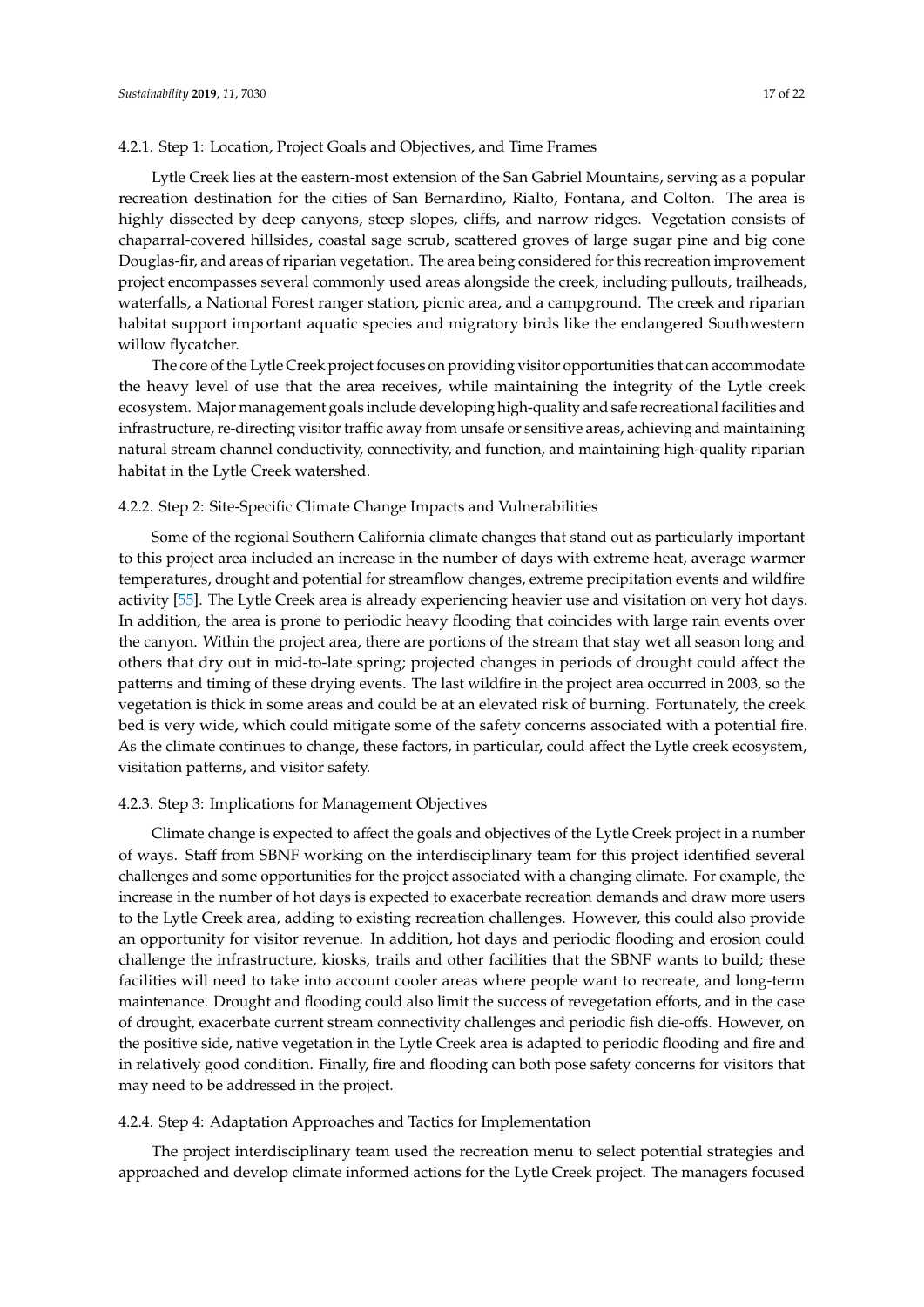on actions that would address the greatest potential risks to the project area, which were generally expected to come from increased recreational demand (due in part to a warmer climate) combined with changes in temperature, hydrologic, and fire regimes. Some of the actions that were discussed and may be under consideration are presented in Table [3,](#page-17-0) although the project is still in the beginning stages and specific tactics have not yet been selected for implementation. Overall, many of the selected strategies, approaches and tactics focused on managing the anticipated increase in visitor use, directing visitor use away from sensitive areas while developing alternative areas for them to recreate, and maintaining watershed health and connectivity.

<span id="page-17-0"></span>**Table 3.** Sample of some adaptation tactics discussed for the Lytle Creek Project. The team will still need to consider budget, stakeholder input, feasibility and other factors before selecting final tactics.

| <b>Recreation Menu Approaches</b>                                                                                         | <b>Adaptation Tactics (Developed by National</b><br><b>Forest Staff)</b>                                                                                                                                                                                                                                                                                               |  |
|---------------------------------------------------------------------------------------------------------------------------|------------------------------------------------------------------------------------------------------------------------------------------------------------------------------------------------------------------------------------------------------------------------------------------------------------------------------------------------------------------------|--|
| 1.2 Maintain, improve, and construct infrastructure<br>using materials that can withstand a range of<br>climate stressors | Build vault toilets and other infrastructure to reduce<br>exposure of visitors to heat (e.g., lighter colors as<br>opposed to dark).                                                                                                                                                                                                                                   |  |
| 3.1 Reduce visitor impacts to vulnerable areas                                                                            | Develop designated parking spaces, and new<br>parking/recreation areas to help disperse visitor use.<br>Add shade structures at picnic areas to help disperse<br>picnicking outside of riparian corridor.<br>Consider a seasonal shuttle service through<br>the canyon                                                                                                 |  |
| 3.2 Optimize timing of opportunities to align with<br>changing conditions                                                 | Ensure enforcement staff and coverage are available<br>for heavy recreation season (possible expansion into<br>shoulder seasons)                                                                                                                                                                                                                                       |  |
| 4.4 Improve public awareness regarding climate<br>change and climate-exacerbated risks                                    | Work with telecommunications companies to get<br>cellular phone service into the canyon (for rideshare,<br>emergency communication)                                                                                                                                                                                                                                    |  |
| 6.2 Relocate existing infrastructure and opportunities<br>to areas with less risk of climate-exacerbated damage           | Develop an artificial water feature at the Lytle Creek<br>ranger station (e.g., wading pool, splash pads with<br>solar-powered pump).<br>Develop interpretive and educational site at Lytle<br>Creek Station for a recreation opportunity away from<br>the creek.<br>Consider a partnership with utility company to divert<br>water into dry channels (for recreation) |  |

Managers reported that the recreation menu provided a list of ideas that were useful for brainstorming potential adaptation responses. In particular, consideration of climate change underscored the need to consider a greater variety of environmental risks that could affect visitor use and experience, providing a greater opportunity for the project team to proactively address threats and reduce risks. The menu also generated discussion about how to engage the local community in raising awareness of future management activities.

# 4.2.5. Step 5: Monitoring and Evaluating Effectiveness

Since the Lytle Creek project is in the very early stages of planning, the SBNF team identified a few potential monitoring actions that they may consider moving forward. Monitoring vegetation gain/loss in areas of interest and tracking the survival of revegetation projects were both identified as important to monitoring the success of adaptation actions. In addition, the team was interested in tracking stream condition, temperature, water quality, and other characteristics before and after implementing elements of the project to see if their actions were leading to improvement. Finally, the team began designing ways to collect data on visitor trends, for example, monitoring user numbers,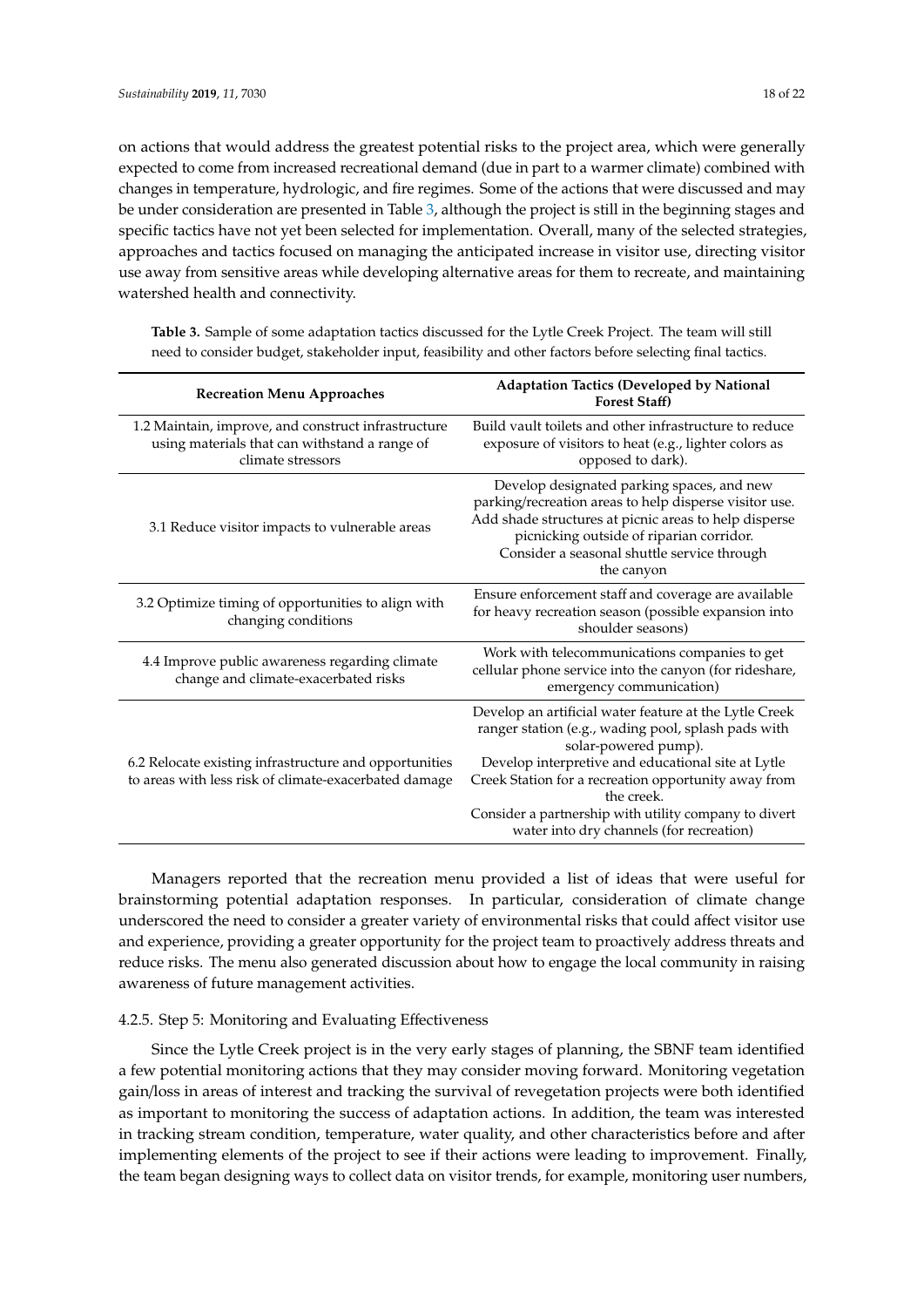visitor enjoyment before or after the project, and records of trash collected in the stream to see if infrastructure changes were having a desired effect.

## **5. Concluding Remarks**

The menu of recreation strategies and approaches is the first attempt to synthesize the state of the practice on adapting recreation management to climate change. It builds on tested methods developed as part of the Climate Change Response Framework [\[17\]](#page-19-15), providing a suite of considerations for adapting recreation management to climate change while working within the goals and objectives of specific organizations and projects. Our process of combining peer-reviewed and gray literature with the expertise of recreation-focused scientists and practitioners resulted in a comprehensive suite of solutions for a wide range of locations. These methods have been used to develop similar menus for other resources and proven to generate thoughtful climate-informed projects across multiple states, ownerships, and resource areas [\[11](#page-19-9)[,17](#page-19-15)[,56](#page-21-12)[–58\]](#page-21-13).

In combination with the Adaptation Workbook, we tested this menu in two sites of highly differing climate conditions and recreational uses and found that tactics selected by both locations fit into our organizing framework. Selected tactics tiered to every strategy in our menu, indicating that we were able to capture the breadth of potential adaptation strategies undertaken by public outdoor recreation managers. The natural resource managers that used our menu reported that it was useful for organizing ideas and suggesting potential courses of action that pertained to their projects. They made helpful suggestions for wording the strategies and approaches in a way that would capture additional example tactics that we had not initially considered. These projects themselves provided useful examples of how a broad organizing framework of strategies could be applied to specific tactics.

There are some limitations to our testing of the menu in only two locations in the same location. Previous research has shown factors such as land ownership and geography can influence the types of adaptation strategies selected by land managers [\[56\]](#page-21-12). For example, the need for additional strategies or approaches may have been revealed if we had tested the menu in low-elevation coastal areas that are experiencing challenges from storm surge, hurricanes, or sea-level rise. Likewise, privately owned facilities may have additional adaptation tactics that are not feasible for public land management agencies. We sought to address some of these potential limitations by soliciting feedback from working group participants at a national meeting of adaptation professionals that included representatives from a wide variety of organizations and geographies (see Supplementary Materials). Based on feedback from this event, we made small adjustments to the wording of the strategies and approaches and developed additional example tactics. However, participants did not identify any significant omissions in the list of strategies and approaches. Long-term use of this menu in additional geographies and organizations is nevertheless likely to reveal the need for changes and even generate interest in creating new menus to address related topics, just as previous menus have done [\[11](#page-19-9)[,17](#page-19-15)[,57,](#page-21-14)[58\]](#page-21-13).

Recreation managers will face unprecedented challenges for managing resources to both provide opportunities and prepare for increased risks from extreme events, higher temperatures, and altered winter weather conditions. Building on tested and proven methods for developing on the ground adaptation actions, we show that the recreation menu is a useful organizing framework for selecting adaptation strategies and developing location-specific tactics in conjunction with the Adaptation Workbook [\[17\]](#page-19-15). By testing this menu in two real-world projects with highly differentiated goals and climate change impacts, we have shown that this menu has the potential to be an effective tool for recreation managers.

**Supplementary Materials:** The following are available online at http://[www.mdpi.com](http://www.mdpi.com/2071-1050/11/24/7030/s1)/2071-1050/11/24/7030/s1: Appendix A. Additional background information on methods, Appendix B. Example tactics for outdoor recreation.

**Author Contributions:** Conceptualization, L.A.B., C.W.S., and M.K.J.; methodology, C.W.S., M.K.J., P.R.L., P.D.S.; investigation, D.O., M.K.J., K.M.S.; writing—original draft preparation, D.O., M.K.J., K.M.S., and L.A.B.; writing—review and editing, all authors; supervision, C.W.S. and M.K.J.; project administration: L.A.B., M.K.J.; funding acquisition, C.W.S.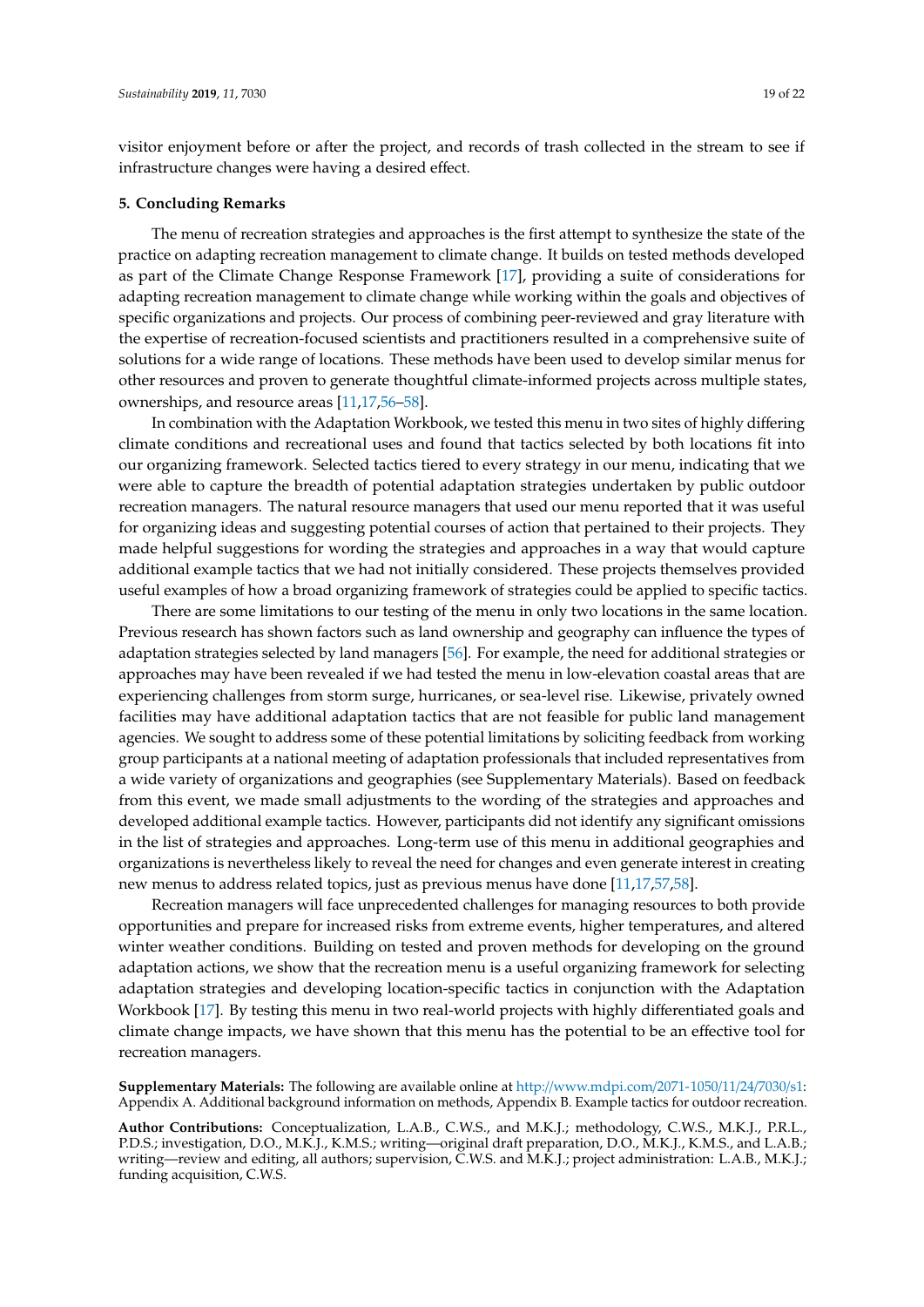**Funding:** This work was supported by the USDA Forest Service Northern Research Station and USDA Climate Hubs.

**Acknowledgments:** We would like to thank the staff of the Green Mountain and San Bernardino National Forests, the recreation and climate change staff that participated in interviews, the USDA California Climate Hub, Lara Buluc, and Jason Ko.

**Conflicts of Interest:** The authors declare no conflict of interest.

# **References**

- <span id="page-19-0"></span>1. White, E.; Bowker, J.M.; Askew, A.E.; Langner, L.L.; Arnold, J.R.; English, D.B.K. Federal outdoor recreation trends: Effects on economic opportunities. *Gen. Tech. Rep. PNW-GTR-945. Portland OR US Dep. Agric. For. Serv. Pac. Northwest Stn.* **2016**, *46*, 945.
- <span id="page-19-1"></span>2. Brown, R.D.; Mote, P.W. The Response of Northern Hemisphere Snow Cover to a Changing Climate. *J. Clim.* **2009**, *22*, 2124–2145. [\[CrossRef\]](http://dx.doi.org/10.1175/2008JCLI2665.1)
- 3. Pierce, D.W.; Barnett, T.P.; Hidalgo, H.G.; Das, T.; Bonfils, C.; Santer, B.D.; Bala, G.; Dettinger, M.D.; Cayan, D.R.; Mirin, A.; et al. Attribution of Declining Western US Snowpack to Human Effects. *J. Clim.* **2008**, *21*, 6425–6444. [\[CrossRef\]](http://dx.doi.org/10.1175/2008JCLI2405.1)
- <span id="page-19-2"></span>4. Wobus, C.; Small, E.E.; Hosterman, H.; Mills, D.; Stein, J.; Rissing, M.; Jones, R.; Duckworth, M.; Hall, R.; Kolian, M.; et al. Projected climate change impacts on skiing and snowmobiling: A case study of the United States. *Glob. Environ. Chang. Hum. Policy Dimens.* **2017**, *45*, 1–14. [\[CrossRef\]](http://dx.doi.org/10.1016/j.gloenvcha.2017.04.006)
- <span id="page-19-3"></span>5. United States Department of Agriculture. *Future of America's Forests and Rangelands: Update to the 2010 Resources Planning Act Assessment*; United States Department of Agriculture: Washington, DC, USA, 2016.
- <span id="page-19-4"></span>6. Dawson, J.; Scott, D. Managing for climate change in the alpine ski sector. *Tour. Manag.* **2013**, *35*, 244–254. [\[CrossRef\]](http://dx.doi.org/10.1016/j.tourman.2012.07.009)
- <span id="page-19-5"></span>7. Scott, D.; McBoyle, G. Climate change adaptation in the ski industry. *Mitig. Adapt. Strateg. Glob. Chang.* **2007**, *12*, 1411. [\[CrossRef\]](http://dx.doi.org/10.1007/s11027-006-9071-4)
- <span id="page-19-6"></span>8. Perry, E.; Manning, R.; Xiao, X.; Valliere, W. Multiple Dimensions of Adaptations to Climate Change by Visitors to Vermont State Parks. *J. Park Recreat. Adm.* **2018**, *36*, 13–30. [\[CrossRef\]](http://dx.doi.org/10.18666/JPRA-2018-V36-I2-8308)
- <span id="page-19-7"></span>9. Ho, J.J.; Halofsky, J.E.; Peterson, D.L. *Climate Risk Management Practices*; United States Department of Agriculture, Ed.; Northwest Climate Hub: Portland, OR, USA, 2018; p. 42.
- <span id="page-19-8"></span>10. Strauch, R.L.; Raymond, C.L.; Rochefort, R.M.; Hamlet, A.F.; Lauver, C. Adapting transportation to climate change on federal lands in Washington State, USA. *Clim. Chang.* **2015**, *130*, 185–199. [\[CrossRef\]](http://dx.doi.org/10.1007/s10584-015-1357-7)
- <span id="page-19-9"></span>11. Shannon, P.D.; Swanston, C.W.; Janowiak, M.K.; Handler, S.D.; Schmitt, K.M.; Brandt, L.A.; Butler-Leopold, P.R.; Ontl, T. Adaptation strategies and approaches for forested watersheds. *Clim. Serv.* **2019**, *13*, 51–64. [\[CrossRef\]](http://dx.doi.org/10.1016/j.cliser.2019.01.005)
- <span id="page-19-10"></span>12. American Public Health Association. *Adaptation in Action: Grantee Success Stories from CDC's Climate and Health Program*; American Public Health Association: Washington, DC, USA, 2015.
- <span id="page-19-11"></span>13. Dzaugis, M.; Avery, C.W.; Reidmiller, D. The Fourth National Climate Assessment: Frequently Asked Questions. 2018. Available online: http://adsabs.harvard.edu/abs/[2018AGUFMPA31D1182D](http://adsabs.harvard.edu/abs/2018AGUFMPA31D1182D) (accessed on 1 December 2018).
- <span id="page-19-12"></span>14. Ziska, L.H.; Epstein, P.R.; Schlesinger, W.H. Rising CO2, Climate Change, and Public Health: Exploring the Links to Plant Biology. *Environ. Health Perspect.* **2009**, *117*, 155–158. [\[CrossRef\]](http://dx.doi.org/10.1289/ehp.11501)
- <span id="page-19-13"></span>15. Wake, C.; Bucci, J.; Aytur, S. *Climate Change and Human Health in New Hampshire: An Impact Assessment*; University of New Hampshire: Durham, NH, USA, 2014; p. 73.
- <span id="page-19-14"></span>16. Noe, R.S.; Choudhary, E.; Cheng-Dobson, J.; Wolkin, A.F.; Newman, S.B. Exertional Heat-Related Illnesses at the Grand Canyon National Park, 2004–2009. *Wilderness Environ. Med.* **2013**, *24*, 422–428. [\[CrossRef\]](http://dx.doi.org/10.1016/j.wem.2013.06.008) [\[PubMed\]](http://www.ncbi.nlm.nih.gov/pubmed/24119571)
- <span id="page-19-15"></span>17. Swanston, C.W.; Janowiak, M.K.; Brandt, L.A.; Butler, P.R.; Handler, S.D.; Shannon, P.D.; Lewis, A.D.; Hall, K.; Fahey, R.T.; Scott, L. Forest adaptation resources: Climate change tools and approaches for land managers. *Gen. Tech. Rep. NRS-87. Newtown Sq. PA US Dep. Agric. For. Serv. North. Res. Stn.* **2016**, *87*, 1–161. [\[CrossRef\]](http://dx.doi.org/10.2737/NRS-GTR-87-2)
- <span id="page-19-16"></span>18. Reidmiller, D.R.; Avery, C.W.; Easterling, D.R.; Kunkel, K.E.; Lewis, K.L.; Maycock, T.K.; Stewart, B.C. *Impacts, Risks, and Adaptation in the United States: Fourth National Climate Assessment, Volume II.*; U.S. Global Change Research Program: Washington, DC, USA, 2018; p. 1515.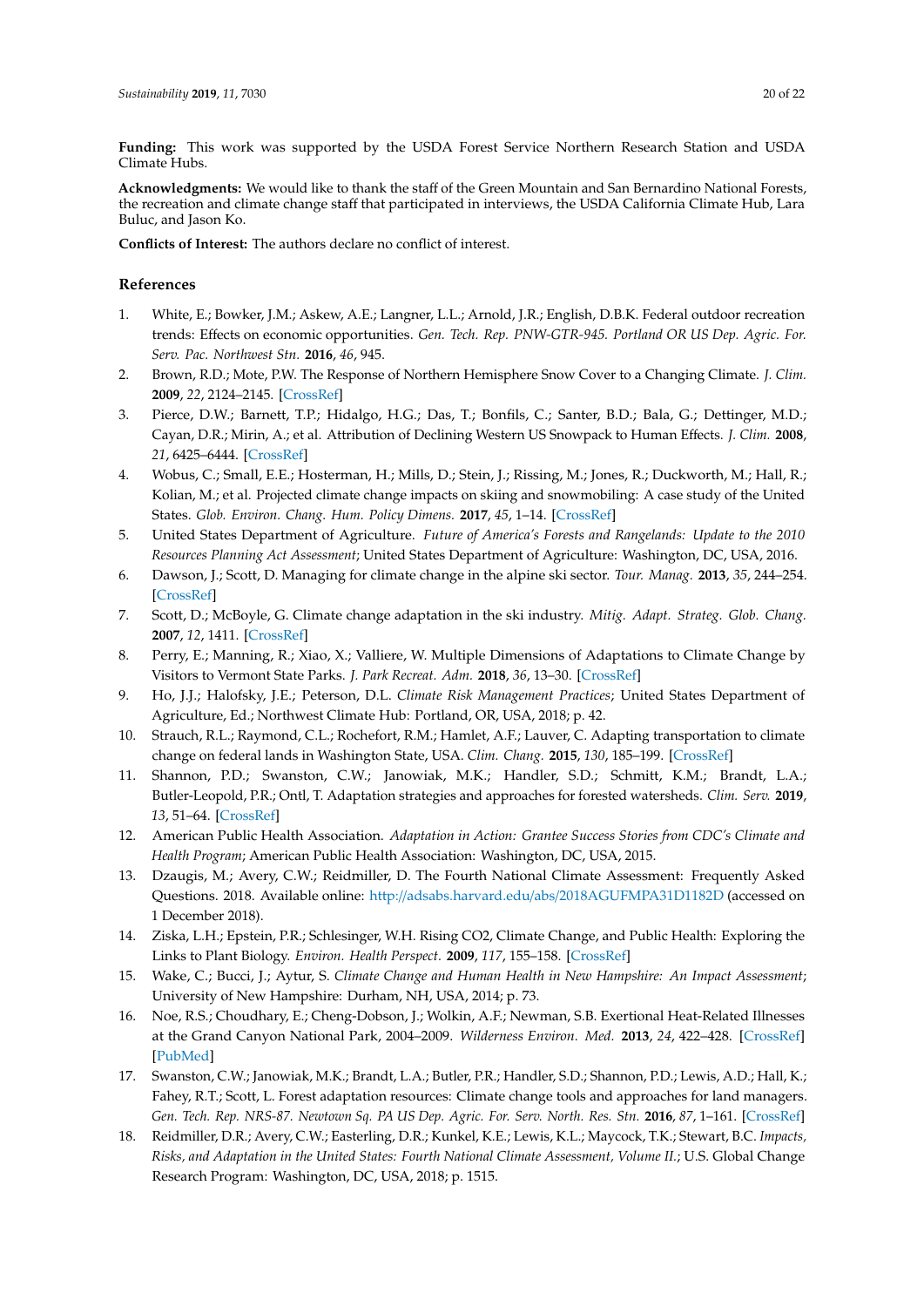- <span id="page-20-0"></span>19. Melillo, J.M.; Richmond, T.T.; Yohe, G.W. *Climate Change Impacts in the United States: The Third National Climate Assessment*; U.S. Global Change Research Program: Washington, DC, USA, 2014; p. 841. [\[CrossRef\]](http://dx.doi.org/10.7930/J0Z31WJ2)
- <span id="page-20-1"></span>20. Schupp, C.A.; Beavers, R.; Caffrey, M. *Coastal Adaptation Strategies: Case Studies*; National Park Service Report, NPS 99/129700; National Park Service: Ft Collins, CO, USA, 2015.
- <span id="page-20-2"></span>21. Walsh, J.; Wuebbles, D.; Hayhoe, K. Ch. 2: Our Changing Climate. In *Climate Change Impacts in the United States: The Third National Climate Assessment*; Melillo, J.M., Richmond, T., Yohe, G., Eds.; U.S. Global Change Research Program: Washington, DC, USA, 2014; pp. 19–67. [\[CrossRef\]](http://dx.doi.org/10.7930/J0KW5CXT)
- <span id="page-20-3"></span>22. Arndt, D.S.; Blunden, J.; Hartfield, G.; Ackerman, S.A.; Adler, R.; Alfaro, E.J.; Allan, R.P.; Allan, R.; Alves, L.M.; Amador, J.A.; et al. State of the climate in 2017. *Bull. Am. Meteorol. Soc.* **2018**, *99*, S1–S310.
- <span id="page-20-4"></span>23. Beavers, R.L.; Babson, A.L.; Schupp, C.A. Coastal adaptation strategies handbook. *NPS* **2016**, *999*, 134090.
- <span id="page-20-5"></span>24. Rockman, M. *Cultural Resources Climate Change Strategy*; National Park Service: Washington, DC, USA, 2016.
- <span id="page-20-6"></span>25. Cohen, J. The wildland-urban interface fire problem: A consequence of the fire exclusion paradigm. *For. Hist. Today Fall* **2008**, *20–26*, 20–26.
- <span id="page-20-7"></span>26. Jones, J.A. Hydrologic responses to climate change: Considering geographic context and alternative hypotheses. *Hydrol. Process.* **2011**, *25*, 1996–2000. [\[CrossRef\]](http://dx.doi.org/10.1002/hyp.8004)
- <span id="page-20-8"></span>27. Ahiablame, L.M.; Engel, B.A.; Chaubey, I. Effectiveness of Low Impact Development Practices: Literature Review and Suggestions for Future Research. *Water Air Soil Pollut.* **2012**, *223*, 4253–4273. [\[CrossRef\]](http://dx.doi.org/10.1007/s11270-012-1189-2)
- <span id="page-20-9"></span>28. Capon, S.J.; Chambers, L.E.; Mac Nally, R.; Naiman, R.J.; Davies, P.; Marshall, N.; Pittock, J.; Reid, M.; Capon, T.; Douglas, M.; et al. Riparian Ecosystems in the 21st Century: Hotspots for Climate Change Adaptation? *Ecosystems* **2013**, *16*, 359–381. [\[CrossRef\]](http://dx.doi.org/10.1007/s10021-013-9656-1)
- <span id="page-20-10"></span>29. Furniss, M.J.; Staab, B.P.; Hazelhurst, S.; Clifton, C.F.; Roby, K.B.; Ilhadrt, B.L.; Todd, A.H.; Reid, L.M.; Hines, S.J.; Bennett, K.A. Water, climate change, and forests: Watershed stewardship for a changing climate. *DIANE Publ.* **2010**, *812*, 75.
- <span id="page-20-11"></span>30. Creed, I.F.; Sass, G.Z.; Buttle, J.M.; Jones, J.A. Hydrological principles for sustainable management of forest ecosystems. *Hydrol. Process.* **2011**, *25*, 2152–2160. [\[CrossRef\]](http://dx.doi.org/10.1002/hyp.8056)
- <span id="page-20-12"></span>31. Dunne, T.; Leopold, L.B. *Water in Environmental Planning*; W. H. Freeman and Company: New York, NY, USA, 1978.
- <span id="page-20-13"></span>32. Rosgen, D.L. Rosgen geomorphic channel design. *Stream Restor. Des. Natl. Eng. Handb. Part* **2007**, *654*, 11.
- <span id="page-20-14"></span>33. Yochum, S.E.; Scott, J.A. *Predicting Geomorphic Change during Large Floods in Semiarid Landscapes*; United States Department of Agriculture: Washington, DC, USA, 2017.
- <span id="page-20-15"></span>34. Keller, G.R.; Ketcheson, G. *Storm Damage Risk Reduction Guide for Low-Volume Roads*; United States Department of Agriculture: Washington, DC, USA, 2015.
- <span id="page-20-16"></span>35. Fisichelli, N.A.; Schuurman, G.W.; Monahan, W.B.; Ziesler, P.S. Protected Area Tourism in a Changing Climate: Will Visitation at US National Parks Warm Up or Overheat? *PLoS ONE* **2015**, *10*, 13. [\[CrossRef\]](http://dx.doi.org/10.1371/journal.pone.0128226) [\[PubMed\]](http://www.ncbi.nlm.nih.gov/pubmed/26083361)
- <span id="page-20-17"></span>36. Askew, A.E.; Bowker, J.M. Impacts of Climate Change on Outdoor Recreation Participation: Outlook to 2060. *J. Park Recreat. Adm.* **2018**, *36*, 97–120. [\[CrossRef\]](http://dx.doi.org/10.18666/JPRA-2018-V36-I2-8316)
- <span id="page-20-18"></span>37. Hand, M.S.; Smith, J.W.; Peterson, D.L.; Brunswick, N.A.; Brown, C.P. Effects of climate change on outdoor recreation [Chapter 10], Climate change vulnerability and adaptation in the Intermountain Region [Part 2]. *Gen. Tech. Rep. RMRS-GTR-375. Fort Collins CO US Dep. Agric. For. Serv. Rocky Mt. Res. Stn.* **2018**, *375*, 316–338.
- <span id="page-20-19"></span>38. Wilkerson, E.; Galbraith, H.; Whitman, A.; Balch, S. *Allen-Whitney Memorial Forest: Climate Change Adaptation Plan*; Manomet Center for Conservation Sciences: Brunswick, ME, USA, 2011.
- <span id="page-20-20"></span>39. Ferguson, M.D.; Mueller, J.T.; Graefe, A.R.; Mowen, A.J. Coping with Climate Change: A Study of Great Lakes Water-Based Recreationists. *J. Park Recreat. Adm.* **2018**, *36*, 52–74. [\[CrossRef\]](http://dx.doi.org/10.18666/JPRA-2018-V36-I2-8296)
- <span id="page-20-21"></span>40. Agee, J.K. The influence of forest structure on fire behavior. In Proceedings of the 17th Annual Forest Vegetation Management Conference, Washington, DC, USA, 17 January 1996; pp. 52–68.
- <span id="page-20-22"></span>41. Sarofim, M.C.; Saha, S.; Hawkins, M.D.; Mills, D.M.; Hess, J.J.; Horton, R.M.; Kinney, P.L.; Schwartz, J.D.; Juliana, A.S. The impacts of climate change on human health in the United States: A scientific assessment, by us global change research program. *J. Am. Plan. Assoc.* **2016**, *82*, 418–419.
- <span id="page-20-23"></span>42. *Climate Change and Extreme Heat: What You Can do to Prepare*; U.S. EPA: Washington, DC, USA, 2016.
- <span id="page-20-24"></span>43. Buzinde, C.N.; Manuel-Navarrete, D.; Kerstetter, D.; Redclift, M. Representations and adaptation to climate change. *Ann. Tour. Res.* **2010**, *37*, 581–603. [\[CrossRef\]](http://dx.doi.org/10.1016/j.annals.2009.10.018)